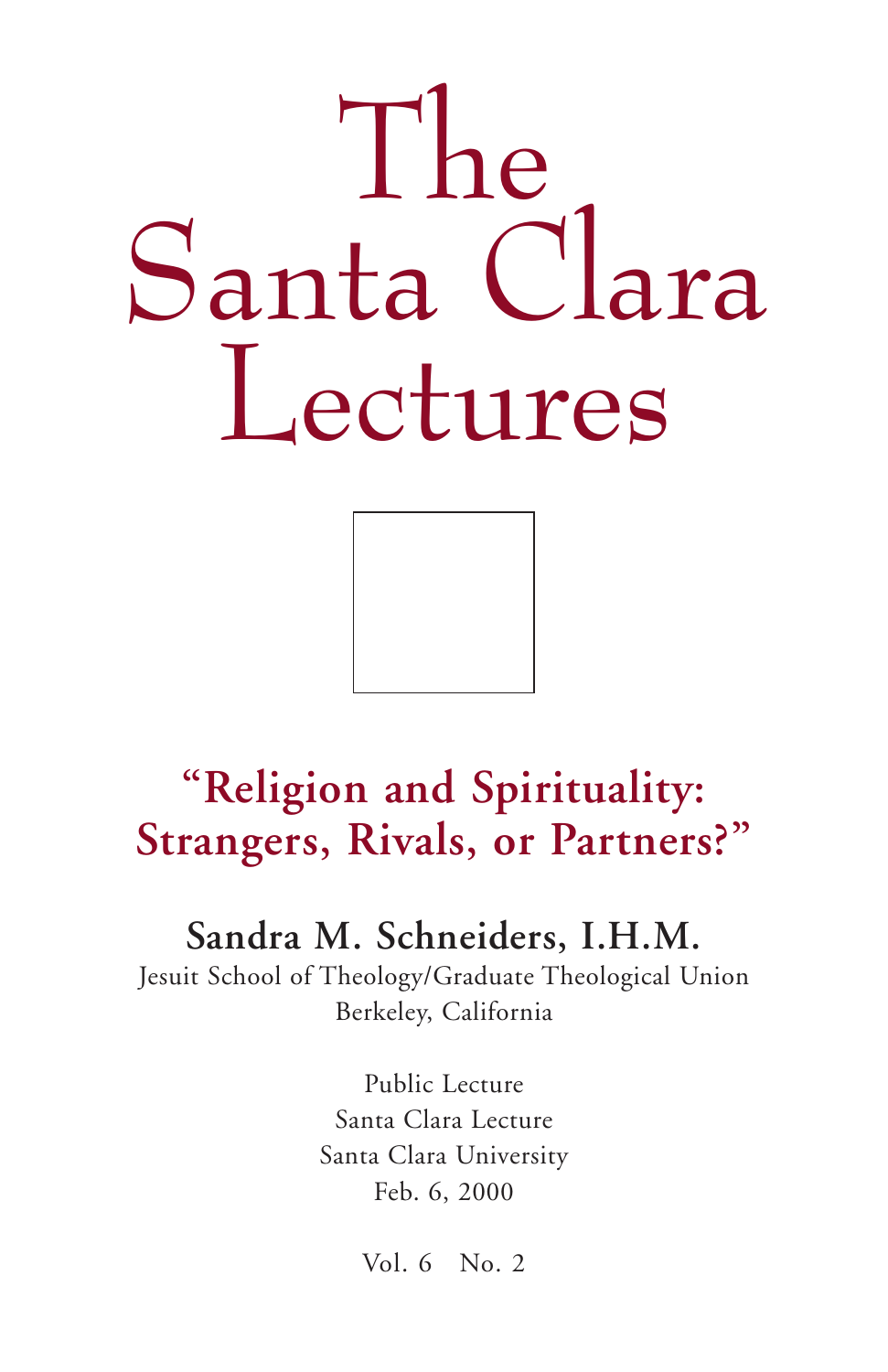

In 1994, through the generosity of the Bannan Institute for Jesuit Education and Christian Values, the Department of Religious Studies of Santa Clara University inaugurated the Santa Clara Lectures. This series brings to campus leading scholars in theology, offering the University community and the general public an ongoing exposure to debate on the most significant issues of our times. Santa Clara University will publish these lectures and distribute them throughout the United States and internationally.

Upcoming Lectures:

"Zen's Gift to Christianity" Robert Kennedy, S.J. Sunday, April 9, 2000 8 p.m., Recital Hall in the Performing Arts Center

Dear readers: This lecture is printed in black ink to facilitate duplication for personal or classroom use.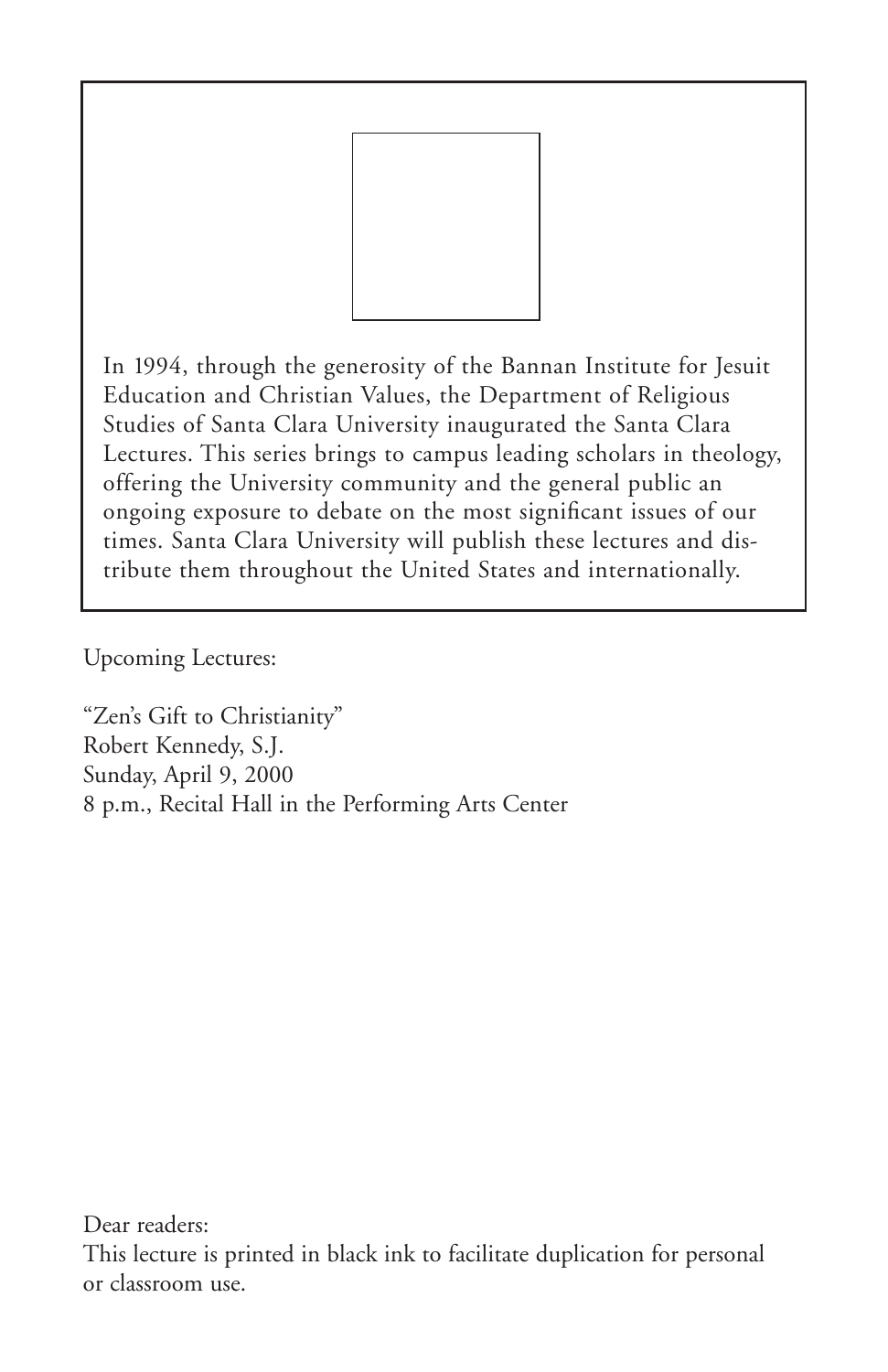#### **Previous Lecturers**

John Meier Denise Carmody Margaret Farley David O'Brien Francis X. Clooney, S.J. Mary Jo Weaver Ron Hansen Pierre DuMaine Phyllis Trible M. Shawn Copeland John R. Donahue, S.J. Bill Cain Elizabeth A. Johnson Klaus J. Porzig, M.D. David Hollenbach, S.J. Joseph Daoust, S.J.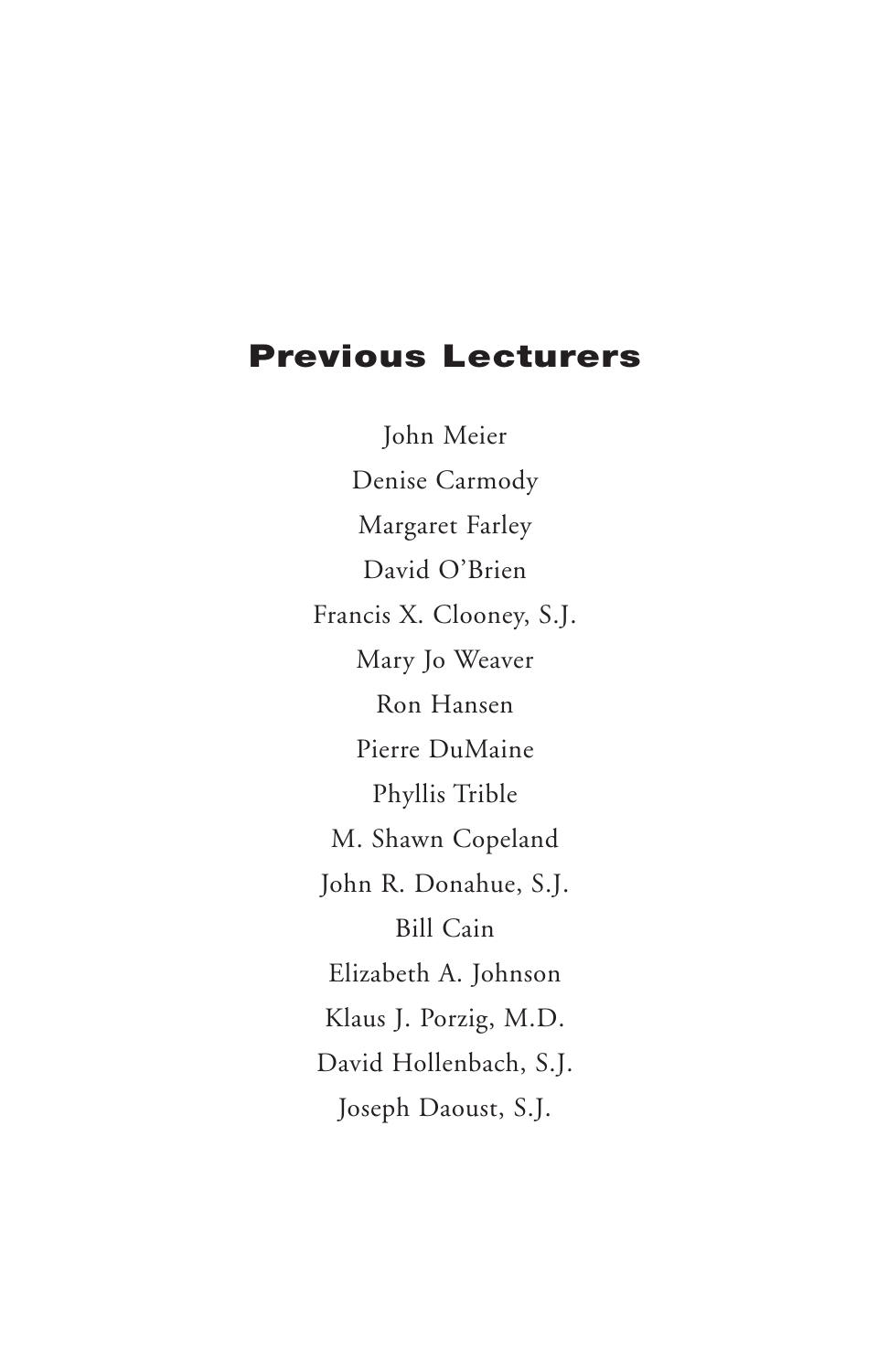#### **Religion and Spirituality: Strangers, Rivals, or Partners?**

Sandra M. Schneiders, IHM

#### **I. INTRODUCTION**

The problem I want to discuss with you this evening is particularly acute, if not peculiar to, contemporary first world Western culture. It is, like many of our cultural problems such as inclusivity, addictions, and family breakdown, ironically a product, to a large extent, of our unprecedented abundance, leisure, and freedom. The problem is the relationship between religion and spirituality.

Familiar statistics detail the decline of the mainline Protestant churches even though fundamentalist denominations and Roman Catholicism are growing numerically.<sup>1</sup> Nevertheless, Catholic "practice" or institutional participation (in the sense of going to church, espousing Church teaching, observing Church laws, or referring to the clergy for guidance) is much less widespread than in the past and Catholics are much more likely to be involved in what was once called "indifferentism" or the relativizing of exclusivist claims for Catholicism as the unique path to salvation.<sup>2</sup> In other words, although the majority of Americans claim some religious affiliation and religion is apparently a permanent feature of American culture, religion as a powerful influence in individual or societal life seems to be in serious trouble.<sup>3</sup>

On the other hand, spirituality has rarely enjoyed such a high profile, positive evaluation, and even economic success as it does among Americans today. Publishers and bookstores report that spirituality is a major focus of contemporary writing and reading.<sup>4</sup> Workshops on every conceivable type of secular and religious spirituality abound. Retreat houses are booked months and even years in advance. Spiritual renewal programs multiply and spiritual directors and gurus of various stripes, with or without some kind of accreditation, have more clients than they can handle. Spirituality has even become a serious concern of business executives, in the workplace, among athletes, and in the entertainment world. Spirituality as a research discipline is gradually being recognized in the academy as a legitimate field of study. In short, if religion is in trouble, spirituality is in the ascendancy and the irony of this situation evokes puzzlement and anxiety in the religious establishment, scrutiny among theologians, and justification among those who have traded the religion of their past for the spirituality of their present.

The justification of intense interest in spirituality and alienation from religion is often expressed in a statement such as, "I am a spiritual

1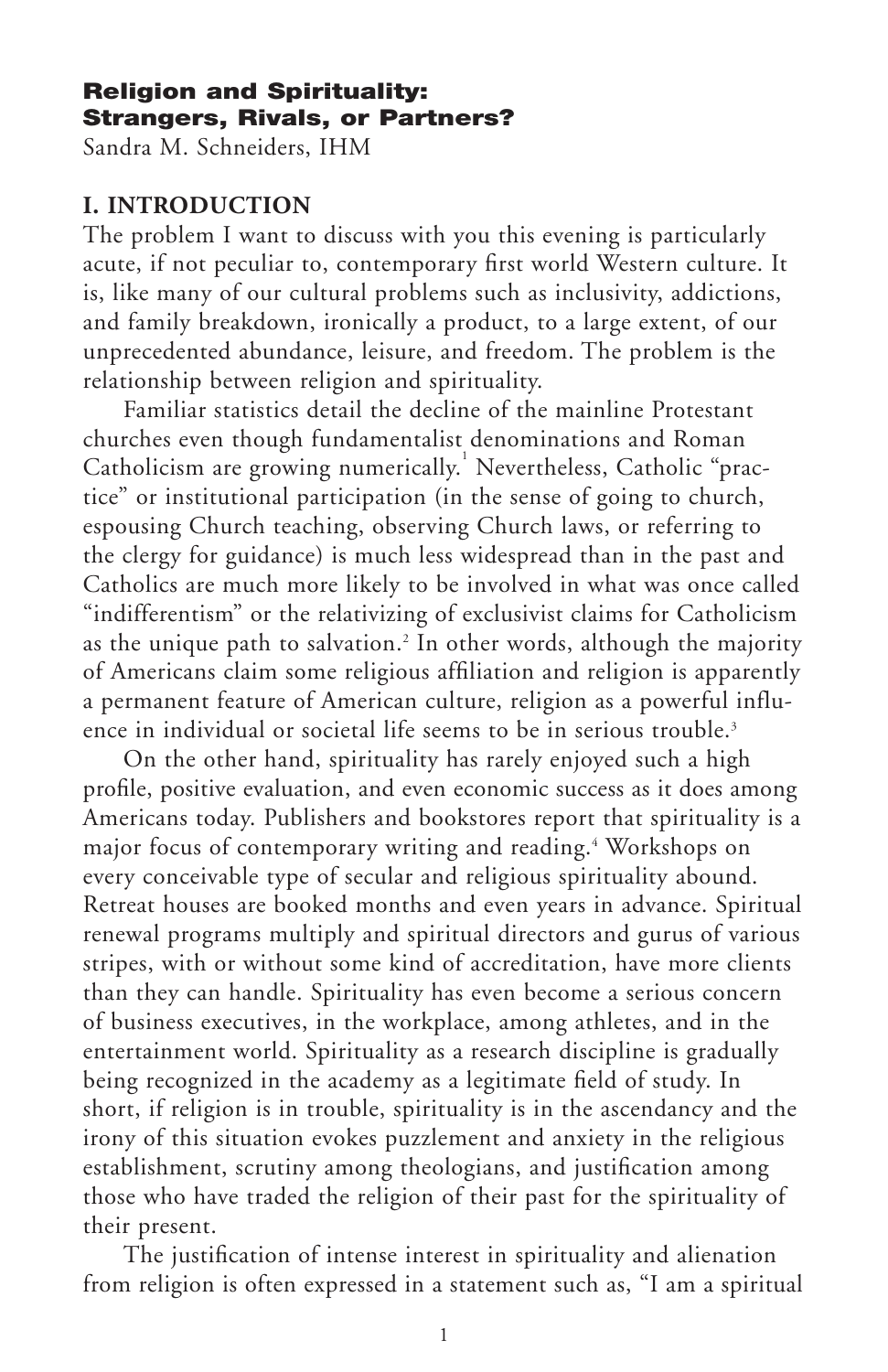person (or on a spiritual journey), but I am not very religious."5 Interestingly enough, and especially among the young, this religionless spirituality often freely avails itself of the accoutrements of religion. Invocation of angels, practices such as meditation or fasting, personal and communal rituals, the use of symbols and sacramentals from various traditions such as incense and candles, crystals, rainsticks, vestments, and religious art are common. Indeed, even the most secular types of spirituality seem bound to borrow some of their resources from the religious traditions they repudiate.

Finally, our era is marked by an unprecedented contact and interchange among religions, not only ecumenical contact with fellow Christians but genuinely inter-religious encounters among the three monotheistic religions (Judaism, Christianity, and Islam) and between them and the other great world religions.<sup>6</sup> These contacts run the gamut from serious interfaith encounter through dialogue and shared practice<sup>7</sup> even to the point of disciplined "crossing over"<sup>8</sup> to naïvely disrespectful "raiding" of other traditions by spiritual dabblers who appropriate interesting objects or practices from religions not their own. Whatever else can be said, it is no longer the case in the first world that most people are initiated from childhood into a family religious affiliation and remain within it for a lifetime, never seriously questioning its validity and, in turn, passing it on to their own offspring. These religious developments in our culture affect all of us, in one way or another, personally and/or through our children or students.

The subtitle of this lecture suggests three possible models for the relationship between religion and spirituality. First, there are those who consider the two as separate enterprises with no necessary connection. Religion and spirituality are strangers at the banquet of transcendence who never actually meet or converse. This is surely the position, on the one hand, of our contemporaries who respect the religious involvements of others but are simply not interested in participating in it themselves, or of those, on the other hand, who consider correct and faithful religious practice quite adequate to their needs without any superfluous spirituality trimmings. Second, some consider religion and spirituality as conflicting realities, related in inverse proportion. The more spiritual one is, the less religious and vice versa. The two are rivals for the allegiance of serious seekers. This is the position, on the one hand, of many who have repudiated a religion that has hurt them or who simply find religion empty, hypocritical, or fossilized and, on the other hand, of those whose dependence on religious authority is threatened by spirituality which does not ask clerical permission or accept official restraints in its quest for God.<sup>9</sup> Finally, some see religion

 $\overline{\mathcal{L}}$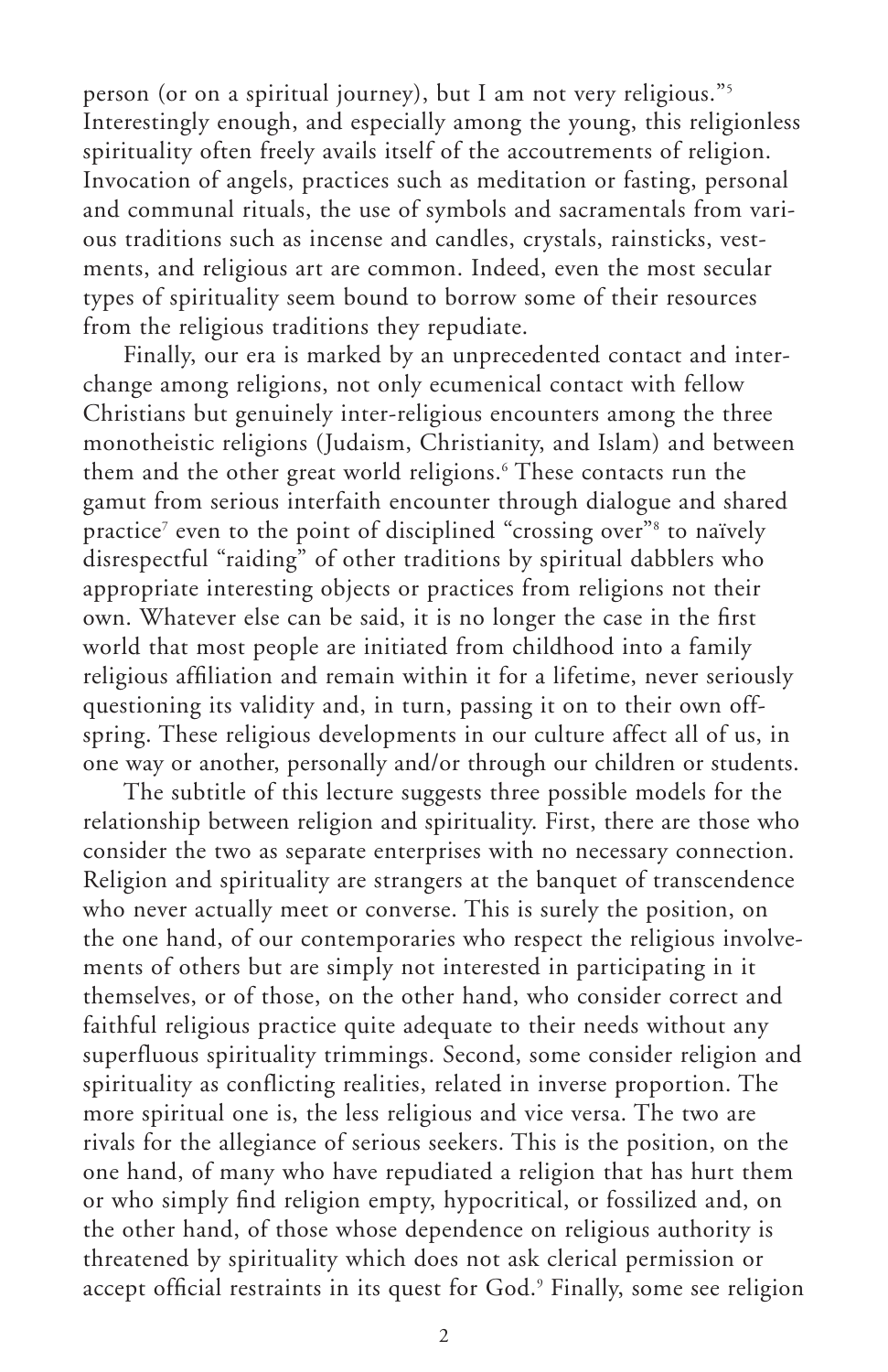and spirituality as two dimensions of a single enterprise which, like body and spirit, are often in tension but are essential to each other. In other words, they see the two as partners in the search for God.

The last is the position for which I will argue in what follows. But I do not plan to do so from a dogmatic position or for apologetic reasons. Rather, by describing with some nuance both religion and spirituality, I will try to uncover both the real and the *ersatz* sources of tension between them and then suggest how a contemporary person who takes seriously the spiritual quest on the one hand and the real resources and problems of religion on the other can situate herself or himself in our religiously pluralistic environment with integrity, freedom, and responsibility.

#### **II. SPIRITUALITY**

Many today would argue that spirituality is the more important of the two terms, religion being a form (if not a Procrustean bed) of spirituality. In fact, the priority assigned to either religion or spirituality in relation to the other depends on the level on which one is discussing each term. At its deepest level each is prior and the question of priority becomes a classical chicken-and-egg conundrum. But in contemporary experience, I would argue, spirituality has a certain priority so I will discuss it first.

#### **A. Spirituality as an Anthropological Constant**

In its most basic or anthropological sense, spirituality, like personality, is a characteristic of the human being as such. It is the capacity of persons to transcend themselves through knowledge and love, that is, to reach beyond themselves in relationship to others and thus become more than self-enclosed material monads. In this sense, even the newborn child is spiritual while the most ancient rock is not. But we usually reserve the term "spirituality" for a somewhat developed relationality to self, others, the world, and the Transcendent, whether the last is called God or designated by some other term. Although spirituality is not necessarily Christian or Catholic, and I will be making some appropriate distinctions below, my concern, in view of the context of this lecture, is primarily Catholic Christian spirituality.

Spirituality as a developed relationality (rather than a mere capacity) is not generic. We distinguish among spiritualities according to various criteria. For example, we may distinguish qualitatively between a healthy and a rigid spirituality. We may distinguish spiritualities by religious tradition or family as Catholic or Benedictine. Or we may distinguish spiritualities by salient features, e.g., as Eucharistic or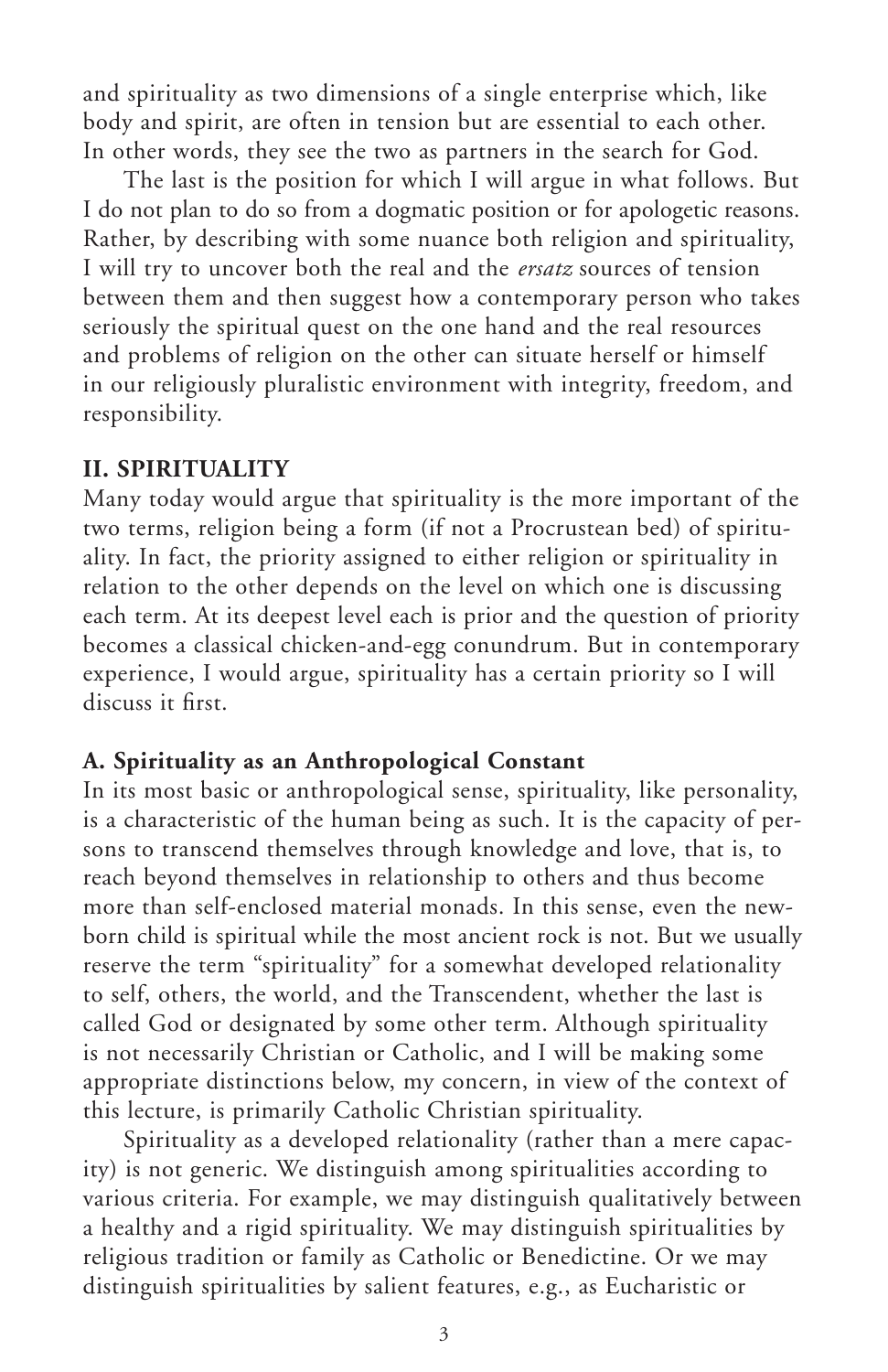feminist. These distinctions are not necessarily mutually exclusive. A healthy spirituality may be Catholic, Benedictine, Eucharistic, and feminist. Conversely, a rigid spirituality may also be Catholic, Benedictine, Eucharistic, and feminist. In short, although all humans are spiritual in the basic anthropological sense, and all Christian spiritualities share a deep commonality, each individual develops her or his spirituality in a unique and personal way, analogously to the way individuals develop their common humanity into a unique personality. Therefore, the spiritualities of Christians, even within the same denomination, religious order, or movement, may differ enormously.

#### **B. Spirituality as Life Project and Practice**

What, then, is this unique and personal synthesis, denoted by the term "spirituality?" Peter Van Ness, a professor of religion at Columbia University who has specialized in the study of nonreligious or secular spirituality, defines spirituality as "the quest for attaining an optimal relationship between what one truly is and everything that is."10 By "everything that is" he means reality apprehended as a cosmic totality and by "what one truly is" he means all of the self to which one has attained. In other words, spirituality is the attempt to relate, in a positive way, oneself as a personal whole to reality as a cosmic whole. This definition is broad enough to include both religious and secular spiritualities.

In my own writings I have offered a somewhat more specified definition that may serve our purposes. I define spirituality as "the experience of conscious involvement in the project of life integration through self-transcendence toward the ultimate value one perceives."<sup>11</sup> Like Van Ness, I have tried to define spirituality broadly enough that the definition can apply to religious and nonreligious or secular spiritualities and specifically enough that it does not include virtually anything that anyone espouses.

The adjective "spiritual" was coined by St. Paul, who used it to denote that which is influenced by the Holy Spirit of God (for example, "spiritual persons" [1 Corinthians 2:13, 15] or "spiritual blessings" [Ephesians 1:3; Romans 15:27]) and the substantive, "spirituality," derives from that adjective. However, although "spiritual" originated as a Christian term,<sup>12</sup> spirituality, in the last few decades, has become a generic term for the living of the human capacity for self-transcendence, regardless of whether that experience is religious or not. In other words, spirituality has lost its explicit reference to the influence of the Holy Spirit and come to refer primarily to the activity of the human spirit. The term has even been applied retrospectively to the classical Greeks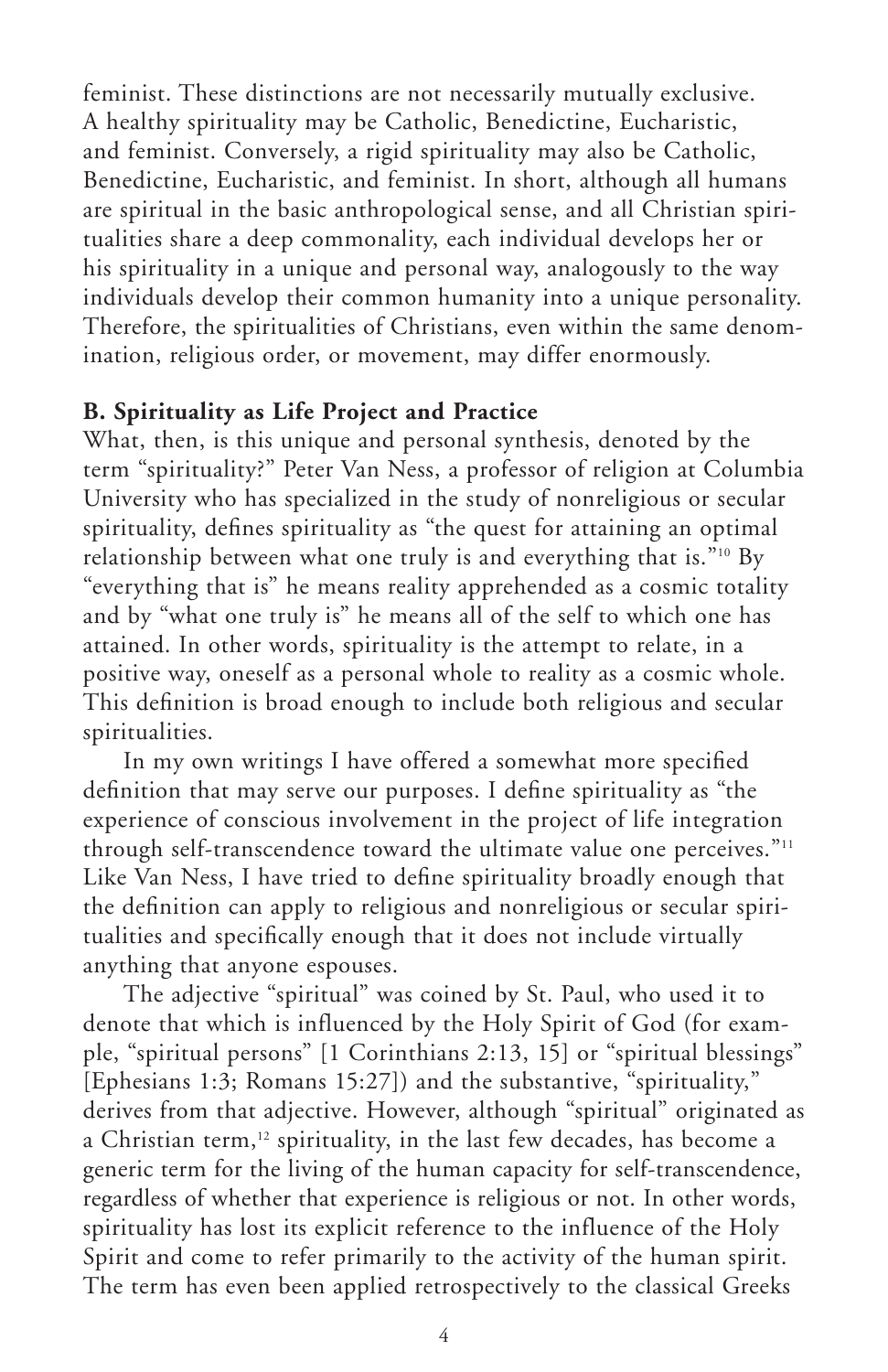and Romans and other ancient peoples who certainly would not have applied the term to their own experience.<sup>13</sup> Without going into the arguments for or against this expansion in the application of the terms "spiritual" and "spirituality," I suggest that we have to recognize the linguistic fact that neither religion in general nor Christianity in particular any longer controls the meaning and use of the terms. This being the case, we need to unpack the general definition in order to clarify the meaning of the term as it is being used today and then show how Christian spirituality involves a specification of this general definition.

First, spirituality as we are using it in this definition denotes experience, a term that is itself very difficult to define. In this context, however, it implies that spirituality is not an abstract idea, a theory, an ideology, or a movement of some kind. It is personal-lived reality that has both active and passive dimensions.

Second, spirituality is an experience of *conscious involvement in a project,* which means that it is neither an accidental experience such as the result of a drug overdose, nor an episodic event such as being overwhelmed by a beautiful sunset. It is not a collection of practices such as saying certain prayers, rubbing crystals, or going to church. It is an ongoing and coherent approach to life as a consciously pursued and ongoing enterprise.

Third, spirituality is a project of *life-integration,* which means that it is holistic, involving body and spirit, emotions and thought, activity and passivity, social and individual aspects of life. It is an effort to bring all of life together in an integrated synthesis of ongoing growth and development. Spirituality, then, involves one's whole life in relation to reality as a whole.

Fourth, this project of life-integration is pursued by consistent *self-transcendence toward ultimate value.* This implies that spirituality is essentially positive in its direction. A life of narcissistic egoism, selfdestructive addiction, or social violence, even though it may involve the totality of the person's being, is not a spirituality. The focus of self-transcendence is value that the person perceives as ultimate not only in relation to oneself but in some objective sense. One might perceive life itself, personal or social well-being, the good of the earth, justice for all people, or union with God as ultimate value. Sometimes, of course, the perception of ultimate value is mistaken. We have seen tragic examples of this in cults such as Heaven's Gate.<sup>14</sup> What presents itself as spirituality, in other words, requires discernment.

Remembering that, in the concrete, there is no such thing as generic spirituality, let us now apply this general definition of spiritu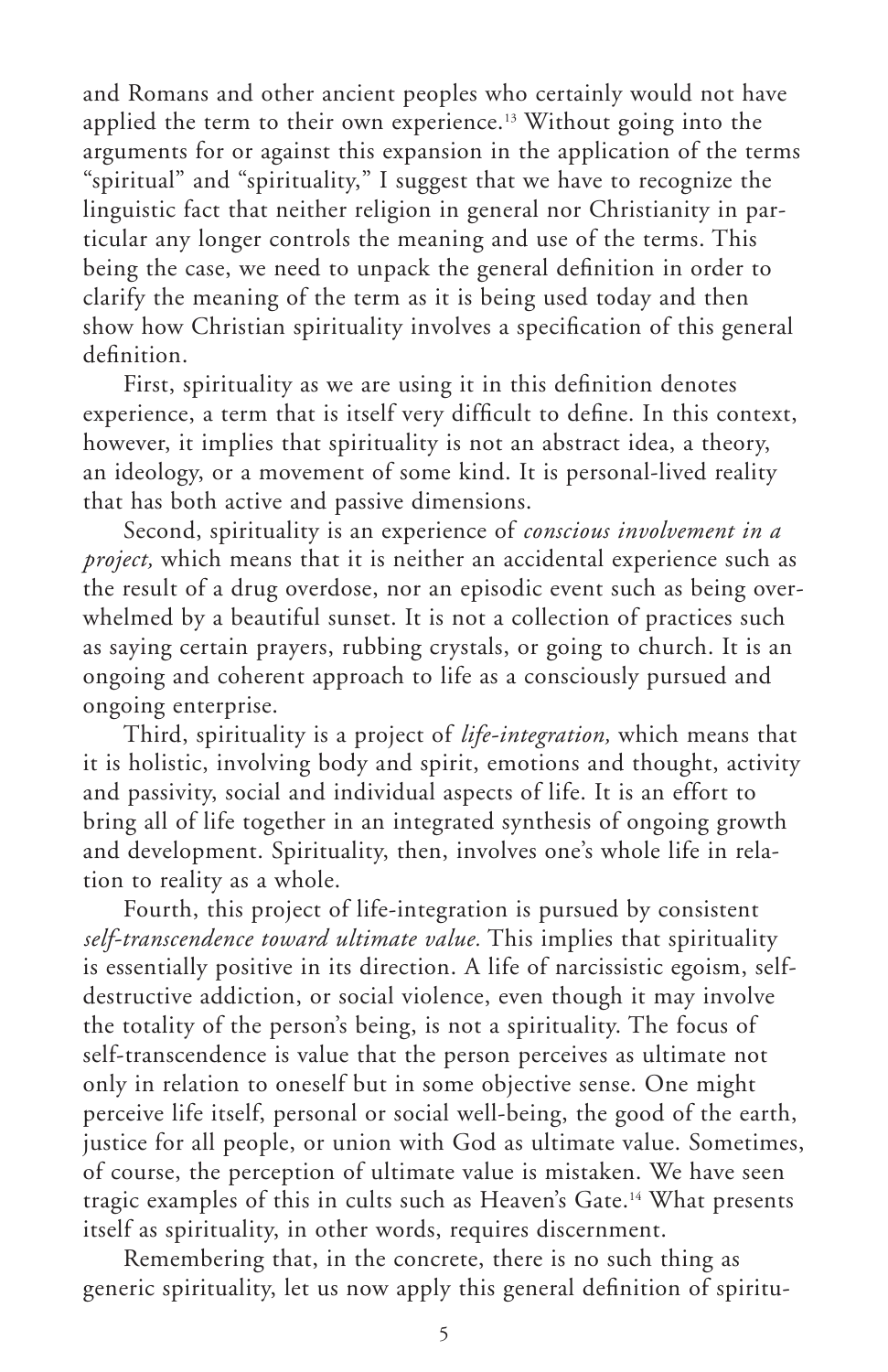ality to the specific tradition of Christianity. Here we are dealing with an explicitly religious spirituality in which the horizon of ultimate value is the triune God revealed in Jesus Christ, in whose life we share through the gift of the Holy Spirit. Christian spirituality is the life of faith, hope, and love within the community of the Church through which we put on the mind of Christ by participating sacramentally and existentially in his paschal mystery. The desired life-integration is personal transformation in Christ, which implies participation in the transformation of the world in justice for all creatures.

Christian spirituality, then, is Christian because of the specification of the general features of spirituality by specifically Christian content: God, Trinity, Christ, Spirit, creation, Church, paschal mystery, sacraments, and so on. However, Christians share the fundamental reality of spirituality with other traditions such as Hinduism, Buddhism, Taoism, Islam, Judaism, and native traditions. Some of these traditions, such as Judaism and Hinduism, are specifically religious, that is, theistic, in that they identify deity as the horizon of ultimate value. Others, like Taoism and Buddhism, are analogous to religions in that the horizon of ultimate value is absolutely transcendent although not identified as a personal God. There are other spiritualities that are implicitly or explicitly nonreligious in that they recognize no transcendent reality, nothing beyond the cosmos as naturally knowable. And finally, some spiritualities, e.g., feminist or ecological spiritualities, have both religious and nonreligious forms.15

#### **III. RELIGION**

With this basic understanding of spirituality as a dimension of human being that is actualized in some people as a life project and practice, we can turn now to a consideration of religion.

#### **A. Three Levels of Religion**

Like spirituality, the term "religion" can be used on different levels and may well be accepted on one level and repudiated on another by the same person at the same time. At its most basic, religion is the *fundamental life stance* of the person who believes in transcendent reality, however designated, and assumes some realistic posture before that ultimate reality. Religion in this most basic sense involves a recognition of the total dependence of the creature on the source or matrix of being and life, which gives rise to such attitudes and actions as reverence, gratitude for being and life and all that sustains it, compunction for failure to live in that context in a worthy manner, and reliance on the transcendent for help in living and dying. In this sense, religion is at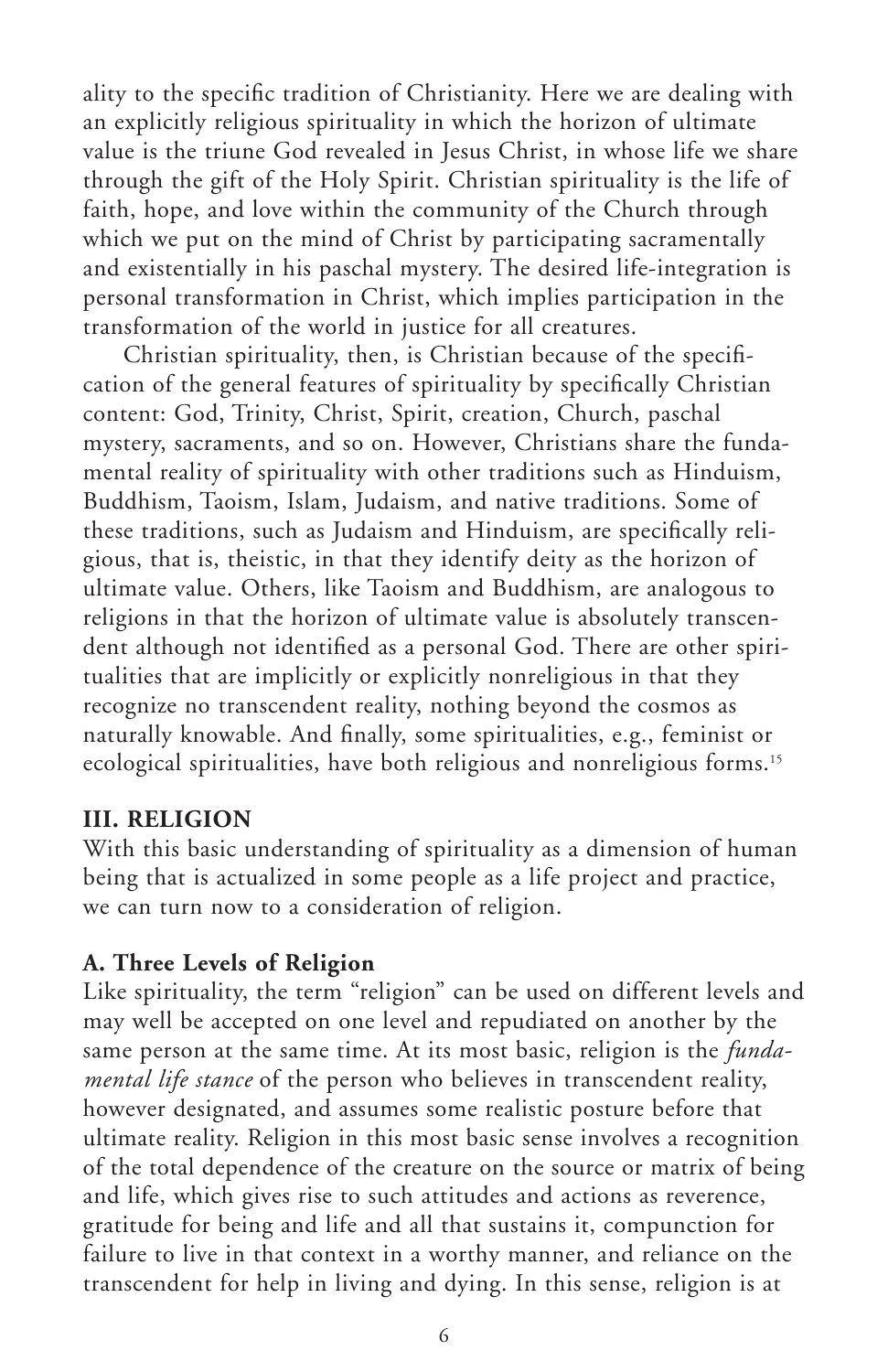the root of any spiritual quest that is not explicitly atheistic or reductively naturalistic. However vaguely they may define the Ultimate Reality, or however antagonistic toward organized religion they might be, most people speaking of spirituality are religious in this most basic sense.

Second, religion can denote a *spiritual tradition* such as Christianity or Buddhism, usually emanating from some foundational experience of divine or cosmic revelation (e.g., Jesus' experience of divine filiation or the Buddha's enlightenment) that has given rise to a characteristic way of understanding and living in the presence of the numinous. Most people are born into such a tradition remotely in their home culture and often proximately in their family of origin. For example, whether or not they go to church or synagogue or know much about the doctrines of Christianity or Judaism, most North Americans operate within a framework that is traditionally Judeo-Christian. Separating oneself completely from the religious tradition of one's origin and/or culture is actually extremely difficult and requires considerable intellectual effort even for those who have chosen another tradition or deliberately rejected all traditions. Thus, even people who claim to have rejected religion in favor of spirituality probably continue to operate to some degree in relation to a religious tradition, if only by way of contrast. This might come to expression, for example, in an explicit modeling of one's life on Jesus even if one no longer goes to church or checks "Catholic" on a census form. It may even express itself in the version of "God" that the resolute agnostic rejects!

Third, the term "religion" can denote *a religion or institutionalized formulation* of a particular spiritual tradition such as Missouri Synod Lutheranism, Soto Buddhism, Roman Catholicism, Reformed Judaism, and so on. Religion as institutionalized tradition, as those who specialize in its study tell us, is a notoriously difficult term to define.16 Traditionally, and probably in the popular imagination, a religion is identified as an institutionalized system of relating with God or gods, leading to salvation either in this life or another life. However, as scholars have studied societies in the concrete, they have discovered that religion in many cultures is not a separate institution distinguished from parallel institutions such as the political, economic, or educational but that these dimensions of group life are embedded inseparably in the culture as a whole. Furthermore, not all the cultural systems we would identify as religious involve belief in God. For example, Buddhism and Taoism, which are certainly analogous to Hinduism or Christianity as paths of salvation, both totally permeate their respective cultures and are nontheistic. What seems to mark reli-

7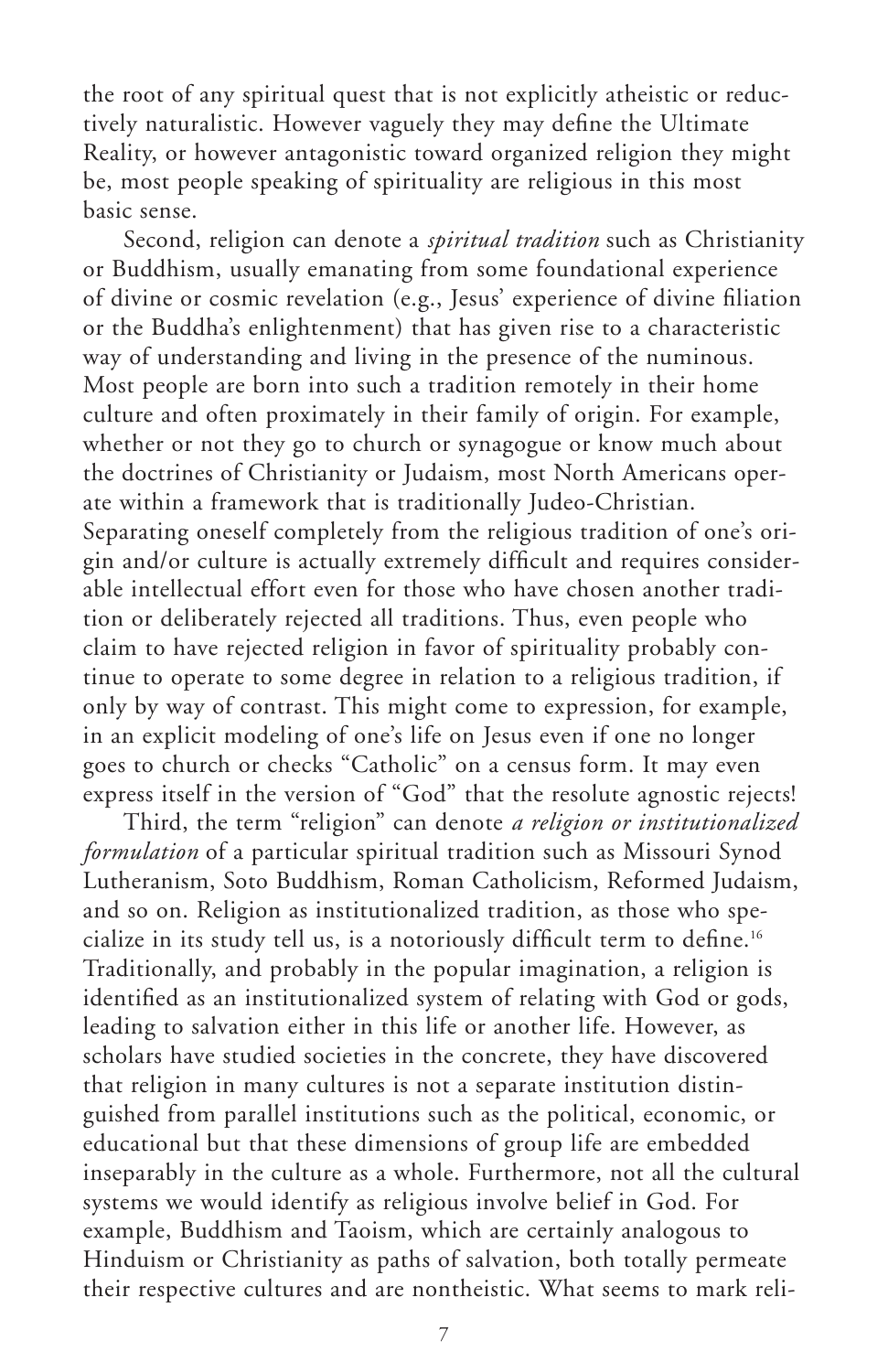gions in the concrete is that they are cultural systems for dealing with ultimate reality, whether or not that ultimate reality is conceptualized as God, and they are organized in particular patterns of creed, code, and cult.

First, they are *cultural systems.* They are institutionalized patterns of belief and behavior in which certain global meanings, usually based on some kind of foundational revelation or revelatory insight, are socially shared. So, for example, Christianity holds certain global convictions based on the Judeo-Christian revelation of God through Jesus which embrace our relationships with self, other human beings, and the world.

Second, religions are *concerned with whatever a society or group considers ultimately important,* however that is defined. This may involve placating dangerous deities or pleasing benevolent ones; assuring fertility or victory in war; honoring ancestors or achieving enlightenment. In Christianity what is ultimately important is salvation, which involves both personal union with God, now and for all eternity, and the transformation of all creation in Christ.

Third, religions are culturally institutionalized in the form of *creed,* or what the group believes about the nature and functioning of personal, cosmic, and transcendent reality; *code,* or what the group holds to be obligatory or forbidden in order to live in accord with ultimate reality; and *cult,* or how the group symbolically expresses its dependence upon ultimate reality whether that be a personal God, the cosmos itself as sacred, the ancestors, or some other transcendent or quasi-transcendent reality. In some way, religions are about the socially mediated human relationship to the sacred, the ultimate, the transcendent, the divine. These are not strictly equivalent terms but religion as institution is basically a cultural system for dealing with that which transcends not only the individual but even the social entity as a whole.

#### **B. The Dialectical Relation Between Religious Tradition and Institutionalization**

In light of the foregoing, we can see that religions as cultural systems operate on two levels that are distinguishable but so intimately related that they cannot be separated, namely, the religious tradition and the institutionalization of that tradition in an organized system called a religion or, in some cases, a denomination or a sect within a religious tradition.

Religions are usually born in the intense, often mystical, revelatory experience of a founding figure or group who encounters the divine, the numinous, in some direct way that leads to personal life transfor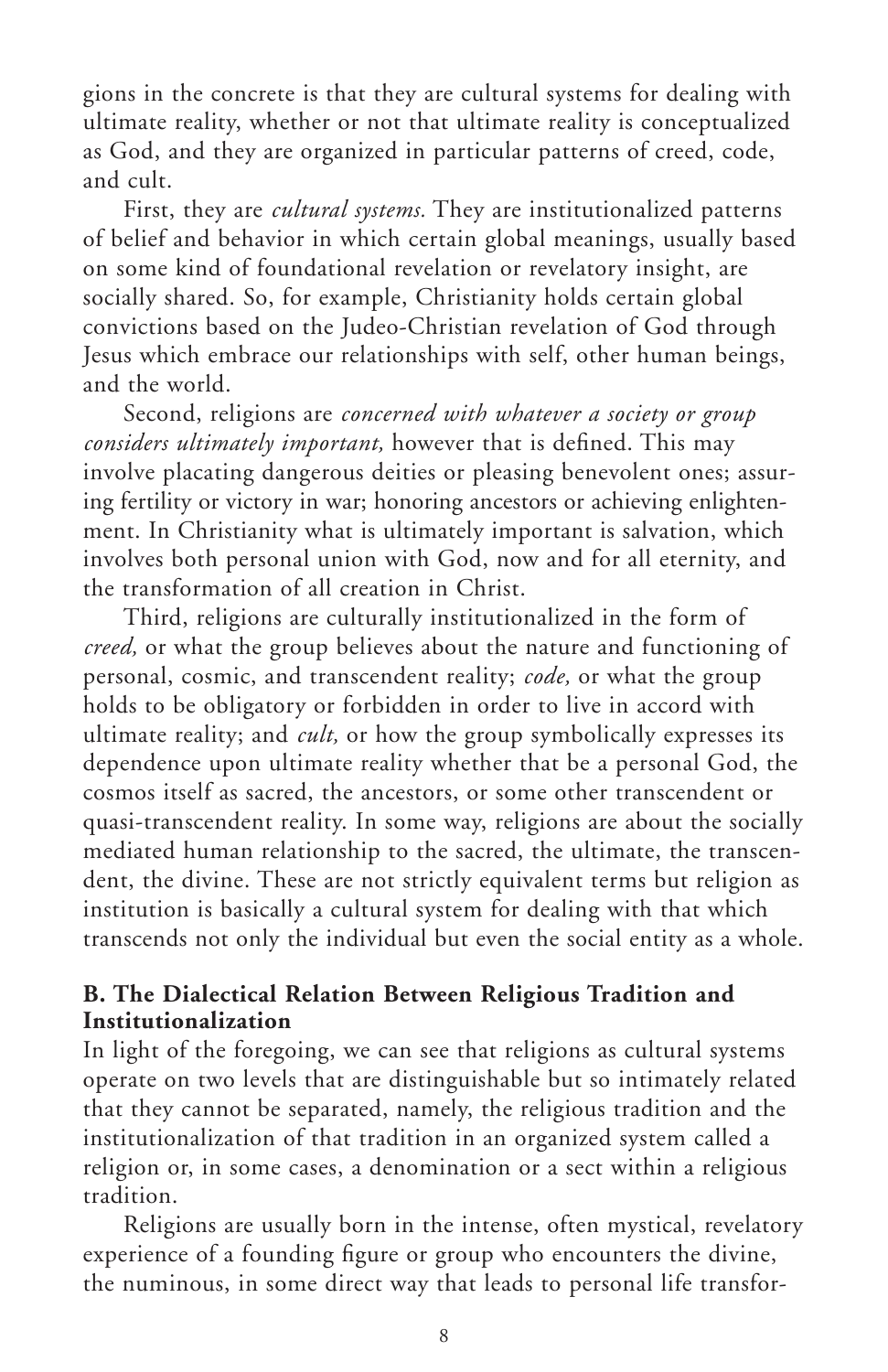mation, i.e., to spirituality in the developed sense. But if this revelation experience and its characteristic spirituality is to give rise to a religious tradition, is to have followers beyond the original founding figures, the spirituality to which it gives birth must be somehow institutionalized as a religion (or analogous reality). The enlightenment of the Buddha, the burning bush encounter of Moses, the "abba" experience of Jesus gave rise respectively to Buddhism, Judaism, and Christianity as traditions lived by communities in some institutionalized form. And it is precisely this institutional character that is both the safeguard and the nemesis of religious traditions and their spiritualities.

The reason for institutionalization is clear. If the spirituality of a religious tradition is to be made available to others, there has to be a way of initiating people into the mystery that has been discovered by or revealed to the founding figures and of sustaining them in living it. By rites of initiation, inculcated teachings and practices, mentoring by mature members, systems of rewards and punishments that encourage correct belief and behavior, and properly celebrated rituals, the religious institution passes on the religious tradition and its spirituality, thus sustaining not only its members but itself as a social reality. The resulting cultural system governs the most important aspects of the life of the group such as sexuality, kinship, worship, the distribution of material goods, the exercise of social power and authority, and so on. Its ultimate purpose, however, is not simply the fostering of social meaning or the regulation of behavior in the society but the personal development and even salvation, i.e., the spirituality, of the persons who make up the society.

In this sense, institutionalization as an organized religion is what makes spirituality as a daily experience of participation in a religious tradition possible for the majority of people. When there is no institutionalized religion, the religious tradition itself dissipates into a vague and shapeless generalized ethos. It may have some kind of private significance for individuals or some kind of public ceremonial function, but there is no way for the participants to share it with one another or embody it in public life. In our country, for example, the banishing of all religions as institutions from public life under a (mis)interpretation of the First Amendment has created a spiritual vacuum in which shared beliefs and values cannot be called upon to shape public policy or sanction private behavior. In the once-Christian Czech Republic, the now widespread atheism is due to the aggressive suppression of institutional religion during the Communist regime.

The danger, of course, in the institutionalization of any religious tradition is that institutions often end up taking the place of the values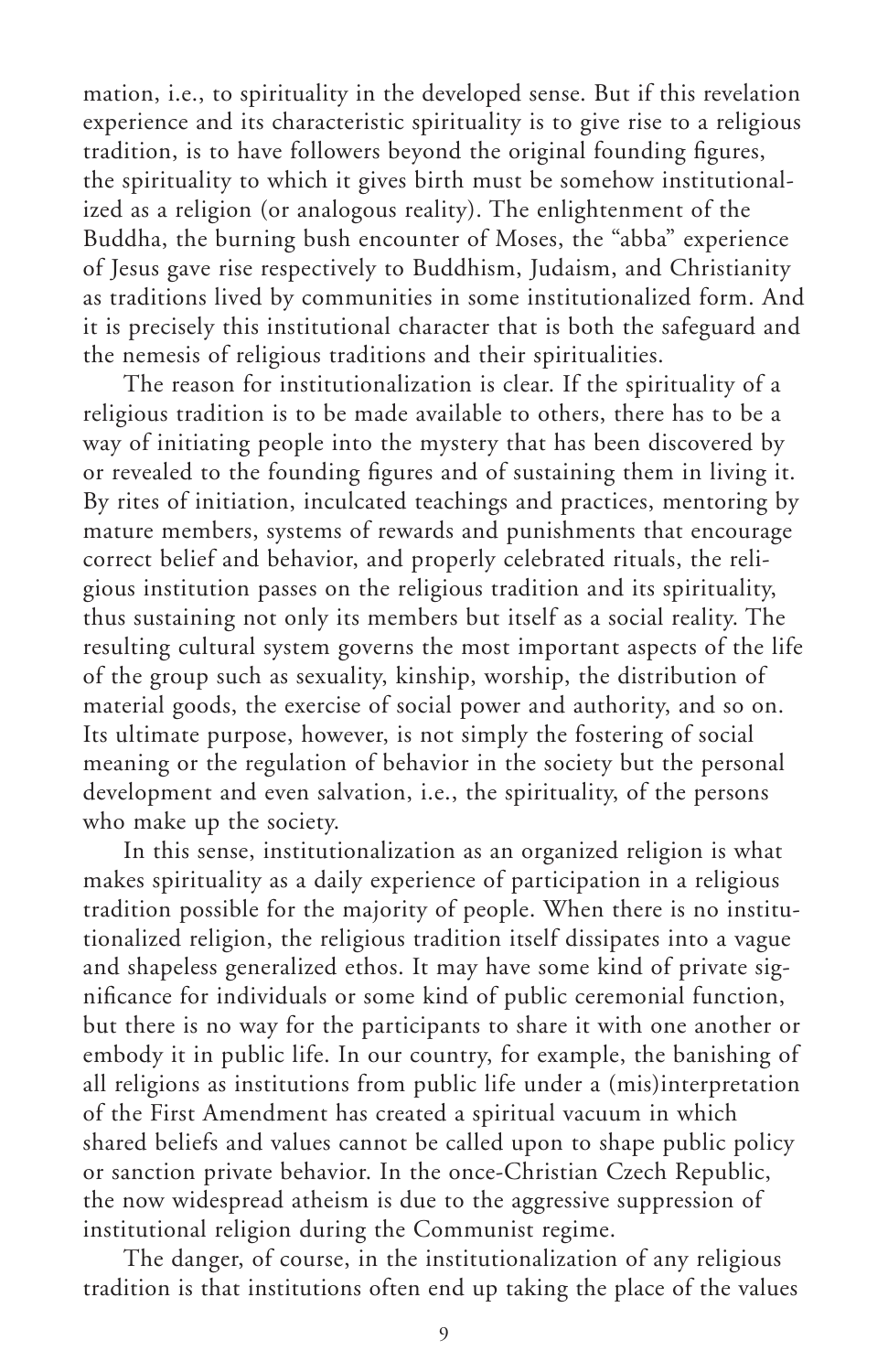they were established to promote. Institutionalization of religion easily leads to empty ritualism, hypocrisy, clericalism, corruption, abuse of power, superstition, and other deformations familiar from the history of religions and from which no religion is totally free. Many people are so scandalized and disillusioned by these deformations that they jettison all connection with institutionalized religion.

Such global rejection of religion involves a failure to distinguish between the authentic and life-giving religious tradition and the spirituality to which it gives rise on the one hand, and its institutional form on the other. It is a classic case of curing a headache by decapitation. The Christian tradition centered in Jesus the Christ has been institutionalized in Roman Catholicism, Orthodoxy, Protestantism, Episcopalianism, and other denominations. Each of these churches has carried the authentic tradition more or less successfully throughout its history. Institutional Catholicism, for example, has had glorious moments, such as the Second Vatican Council, and utterly despicable moments such as the medieval Inquisition and its contemporary counterpart.

Although institutions are notoriously prone to corruption, noninstitutionalized spiritualities, especially those unrelated to any religious tradition, are prone to extremism and instability on the one hand and to ghettoizing on the other. When people abandon the religious institution, even (or perhaps especially) if they manage to find a small group of like-minded companions in exile, they are left without the corrective criticism of an historically tested community and the public scrutiny that any society focuses on recognized groups within it. And they also lose the leverage that would enable them to influence systemically either church or society.<sup>17</sup> Such unaffiliated individuals or groups have no access to the sustaining shared practice of a tradition that has stood the test of time. They no longer enjoy the social encouragement, the plausibility structures of a shared sociology of belief, the clarity of a coherent theology, the formative mediation of a canonical sacred literature, the tested tradition of moral ideals and restraints, the wisdom of the great figures in the tradition.

However, it must be frankly acknowledged that the regular practice of institutional religion is no guarantee at all of the internalization of the tradition as personal spirituality, and faithful denominational membership is no guarantee of voice or influence in either church or society.

In short, the institutionalization of religious tradition in organized religions is a paradoxical blessing. It makes it possible to initiate people into an authentic tradition of spirituality, gives them companions on the journey and tested wisdom by which to live, and supports them in times of suffering and personal instability. But it also provides a way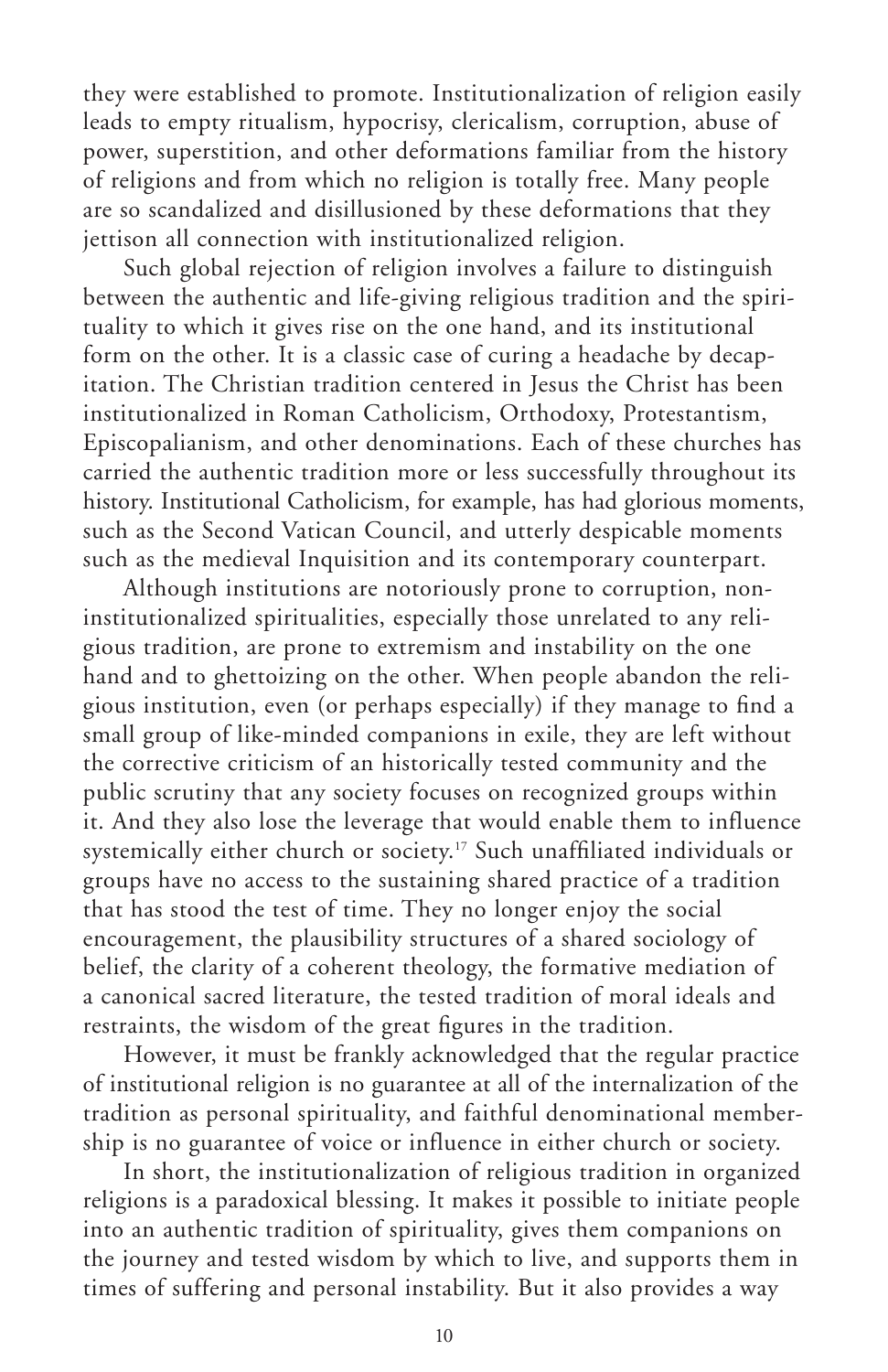for people to be publicly correct and socially respectable without ever becoming truly spiritual, and it often undermines personal faith by its own infidelity to the tradition, sometimes exacerbated by cynical official insistence that its worst offenses, for example anti-Semitism or the oppression and exclusion of women, are expressions of the divine will. It can require uncommon faith and integrity to find in the Christian tradition the resources for a genuine Catholic spirituality by participating in the life of an institution that is often a very poor vehicle of that tradition.

#### **IV. THE CONTEMPORARY CONFLICT BETWEEN SPIRITUALITY AND RELIGION**

Having looked at the meanings of and the distinction between spirituality and religion that have grounded the age-old tension verified in every religious tradition between organized religion and personal spirituality, we are in a position to appreciate the particularly acute version of that conflict today. Because religion is not embedded in Western culture but exists as a distinct institution we, unlike our forebears, can objectify it, compare it to religions in other cultures, and thus problematize it in a way members of more traditional societies could not. The alienation of many contemporary people who have abandoned religion in favor of spirituality has a double source that was not operative in earlier times or more restricted societies. First, postmodernity fosters the pursuit of idiosyncratic and nonreligious spirituality and, second, ideological criticism reinforces the alienation of contemporary seekers from institutionalized religion.

#### **A. Postmodernity and Non-Religious Spirituality**

This is not the place, nor do I have the time, to give even a thumbnail sketch of the emerging culture of postmodernity.<sup>18</sup> Suffice it to say that it differs from the modern culture in which most of today's adults were raised by its anti-foundationalism and its rejection of master narratives. This entails the repudiation of any kind of unitary worldview, as well as a recognition that others are irreducibly different and cannot be subsumed into our reality or perspective. A postmodern mentality often involves the repudiation of any claims to normativity or nonnegotiable ultimacy by any institution or agency, a thoroughgoing relativism with regard to religion as well as other institutions and authorities, and a despair of genuine relationships with those whose reality is really "other" than our own. Postmodernity, therefore, is characterized by fragmentation of thought and experience which focuses attention on the present moment, on immediate satisfaction, on what works for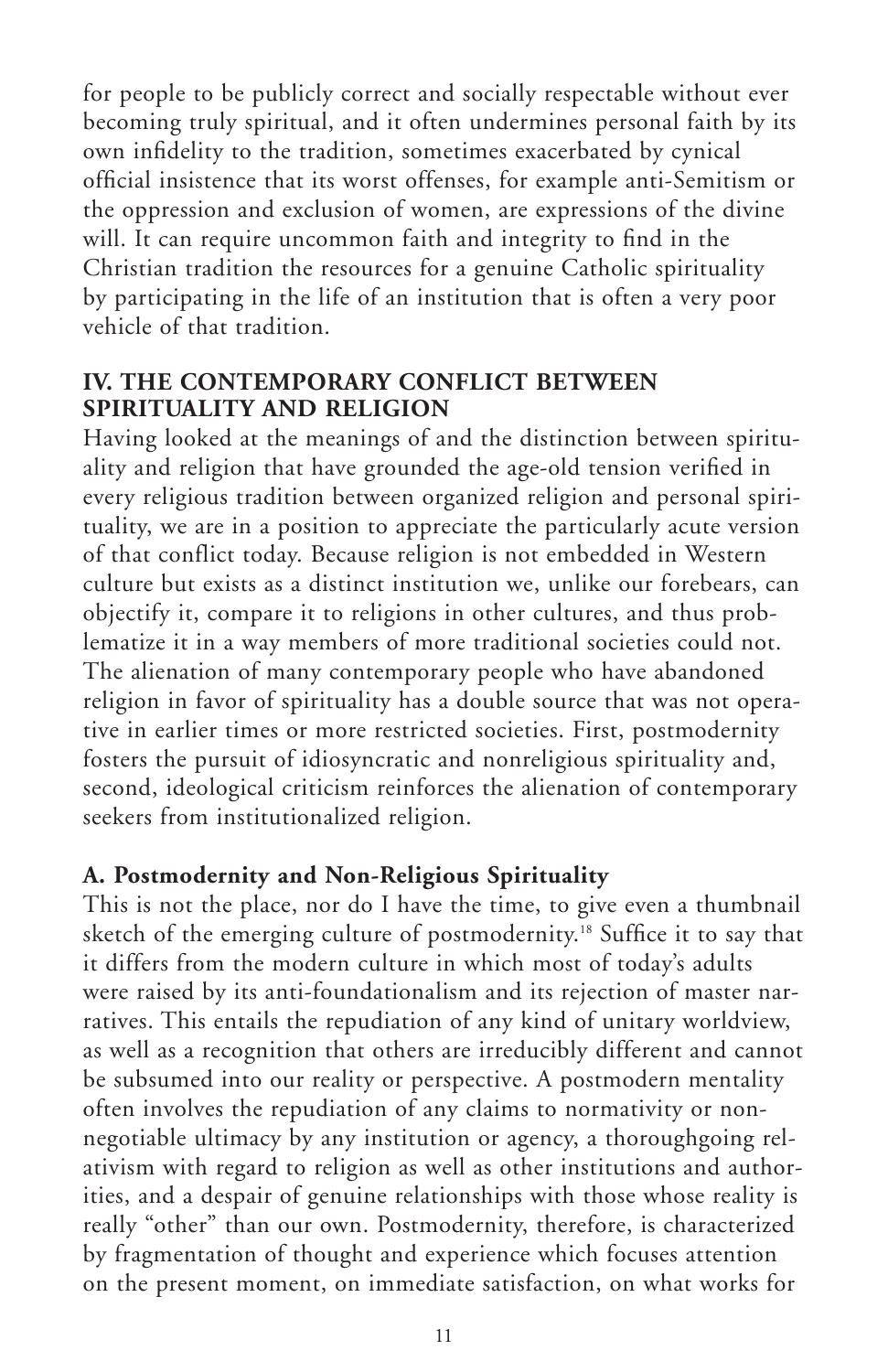me rather than on historical continuity, social consensus, or shared hopes for a common future. In this foundationless, relativistic, and alienated context there is, nevertheless, often a powerfully experienced need for some focus of meaning, some source of direction and value. The intense interest in spirituality today is no doubt partially an expression of this need.

Religion, however, especially the type to which Christianity belongs, presupposes a unitary world view whose master narrative stretching from creation to the end of the world is ontologically based and which makes claims to universal validity while promising an eschatological reward for delayed personal gratification and sacrificial social commitment. In other words, the Christian religion is intrinsically difficult to reconcile with a postmodern sensibility. By contrast, a nonreligious spirituality is often very compatible with that sensibility precisely because it is usually a privatized, idiosyncratic, personally satisfying stance and practice that makes no doctrinal claims, imposes no moral authority outside one's own conscience, creates no necessary personal relationships or social responsibilities, and can be changed or abandoned whenever it seems not to work for the practitioner. Commitment, at least of any permanent kind, which involves both an implied affirmation of personal subjectivity and a conviction about cosmic objectivity, is easily circumvented by a spirituality that has no institutional or community affiliation. Clearly such a spirituality is much more compatible with a postmodern sensibility than the religion of any church, especially Christianity.

#### **B. Ideology Criticism of Institutional Religion**

Exacerbating the postmodern challenge to institutional religion and the corresponding attraction of nonreligious spirituality is the serious contemporary ideological criticism of religion itself. Although it began in the Enlightenment, this criticism is exacerbated today by the ecumenical and interreligious experience characteristic of postmodern globalization and the general espousal in the first world of democratic and participative principles of social organization. Three features of institutionalized Western religion, especially Christianity, have become increasingly alienating for contemporary seekers.

First, religions have been, historically, *exclusive.* Exclusivity can be cultural and geographical, as was the case with the great religions of the East before migration within, into, and beyond Asia became common.19 It can also be tribal, as has been the case with Native American or African religions whose adherents never understood or intended their beliefs to extend beyond the tribe in which the religion was cul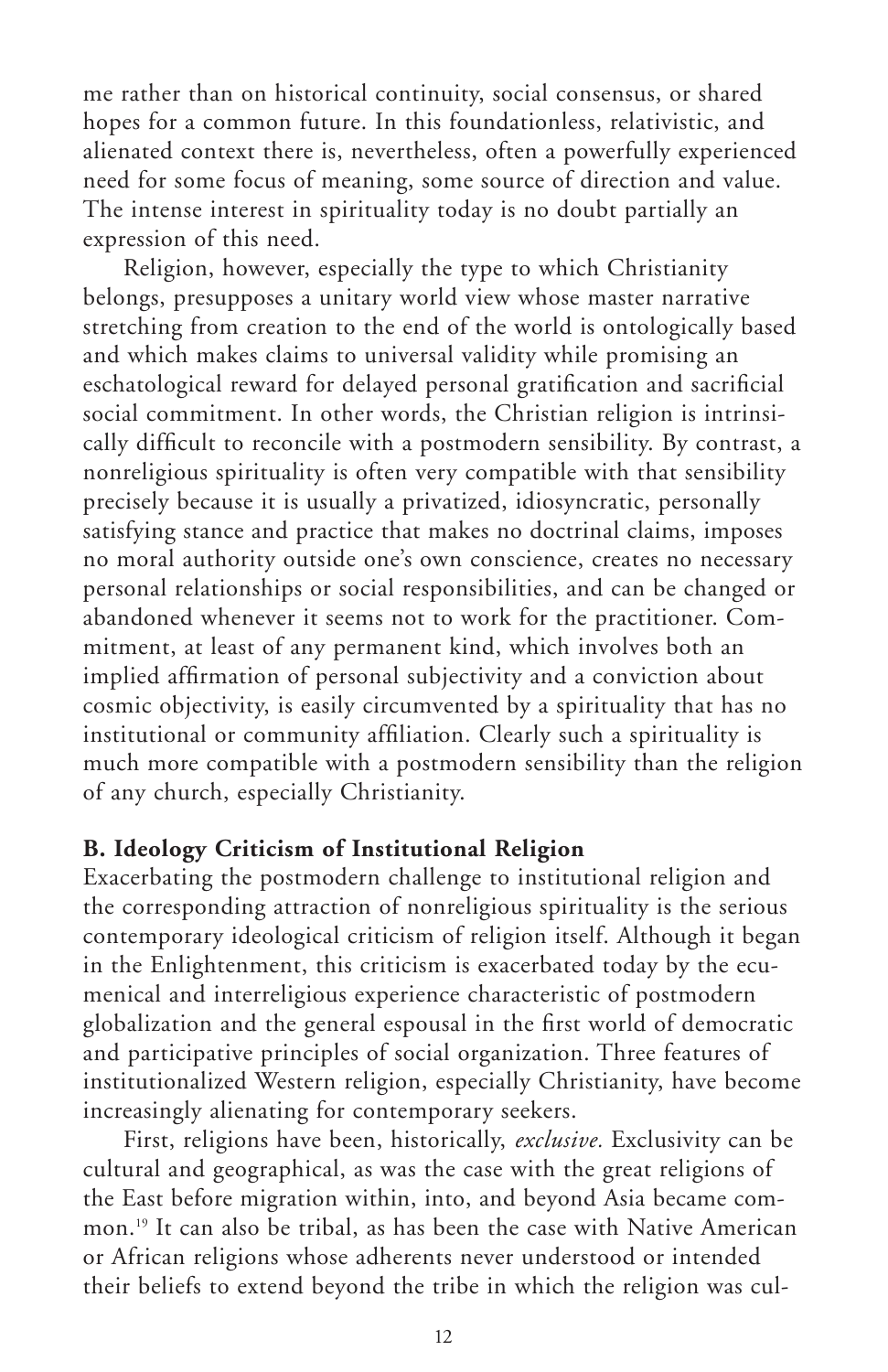turally embedded. Or, exclusivity can be doctrinal and cultic as has been the case with Islam, to some extent Judaism (which is unique in many ways), and especially Christianity and its subdivisions. As long as the doctrinal and cultic exclusivity was implicit because there was little or no contact with or conversion agenda toward outsiders, exclusivity posed little problem. But in the cases of Christianity and Islam, which felt called to convert the world to thematic adherence to their religious faith and practice, it became both an agenda of domination by the institution and a litmus test of acceptability for members. There is no need to rehearse the tragic history of Christian persecution of Jews and Muslims, cultural destruction by Christian missionaries, the internecine wars among Christian denominations, the witch hunts and inquisitions within Christian denominations, or the holy wars of Islam. Religious exclusivity has been a source of hatred and violence, which many contemporary believers find so scandalous that they can no longer associate with the sources and purveyors of it.

Second, religions as institutions are traditionally *ideological.* Membership involves acceptance of a particular set of beliefs and obligatory practices and prohibitions. In many cases, fair-minded moderns find some of the doctrines incredible and some of the practices arbitrary or oppressive and they claim the right to dissent. Increasingly, educated people reject the kinds of controls on their minds and behavior, imposed in the name of God, that such beliefs, practices, and prohibitions represent. Repudiating membership in a religious denomination means, for many people, shaking free of narrow-minded dogmatism and guilt-inducing morality for the sake of spiritual breadth, autonomy of conscience, and psychological maturity.

Another aspect of institutional ideology that many people find alienating is the official repudiation of non-Christian practices which a believer might find attractive and spiritually helpful. As Christians have encountered other religions and quasi-religions directly, rather than purely academically, they have experienced the power of rituals and practices from Native American sweat lodges to Zen meditation, from African drumming to feminist nature rituals, from psychotherapy and support groups to channeling and twelve-step programs. Eclecticism, syncretism, and relativism, familiar to the postmodern mind in the areas of art, science, medicine, business, and education, seem natural enough also in the sphere of religion. But even serious scholars of religion who are trying to mediate the inter-religious conversation are often viewed, by church officials, with suspicion or even alarm when they attempt to deal with the possible mutual enrichment of religions.21 The simplest solution many see to the ideological narrow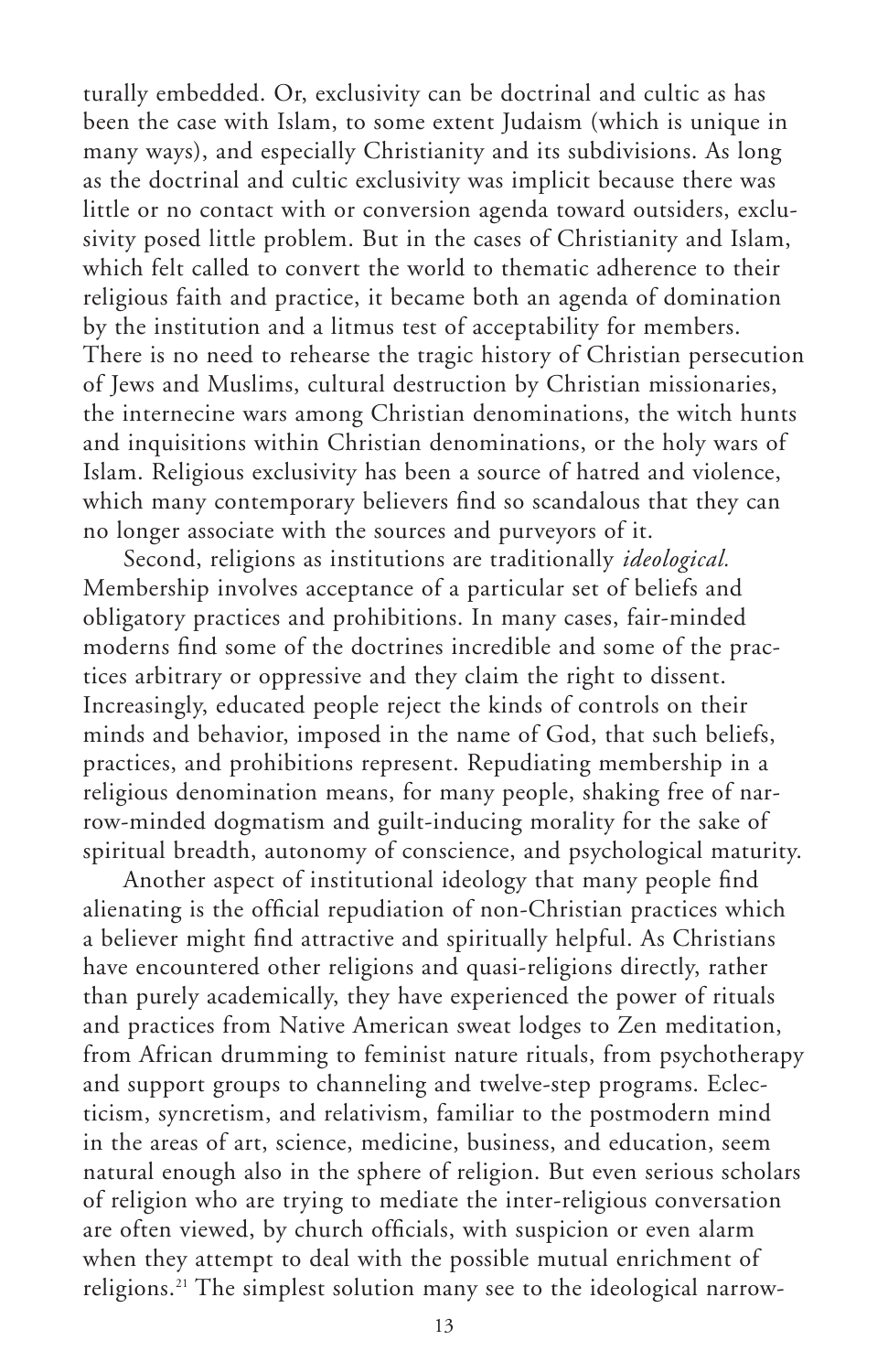ness and protectionism of the religious institution is to resign from official membership and pursue a personal spirituality within which they can include whatever seems to be of value for the religious quest, whatever the provenance of such resources.

A third problematic feature of institutionalized religions, especially within the Christian tradition, is the *clerical system.* Ministers who fulfill an organizational or service function in a religious group such as sacralizing and recording births and deaths, witnessing marriages, providing materials for devotional practices, or maintaining places of worship or devotion may not pose a problem. But a sacerdotal clergy that claims ontological superiority to ordinary believers and arrogates to itself the exercise of an absolutely necessary intermediary role between the believer and God is highly problematic for many people.<sup>22</sup> The egalitarian theory and practice of Western democratic societies tends to recognize only acquired superiority based on competence or achievement and to be highly suspicious of ascribed status such as that of the clergy. Furthermore, it tends to resent monopoly of scarce resources, whether material or spiritual, by any self-appointed agency, especially if the monopoly is used to subordinate the nonparticipants.<sup>23</sup> Many find intuitively repugnant the claim by a small exclusive group to control the access to God of the vast majority of believers. In a denomination such as Catholicism, which not only has such a clerical system but in which half the membership is barred from access to it on the basis of gender, this repugnance can and has led to disaffiliation from the religion altogether.

In short, the repudiation of institutional religion in favor of personal spirituality is, for many people, actually the repudiation of denominational belonging rather than of religion as such or of religious traditions in their entirety. It arises from a rejection, on the one hand, of a medieval institutional model of the Church that is hardly compatible with either a sophisticated ecclesiology or a postmodern understanding of institutions, and on the other hand, of the exclusivism, ideological legalism, and clericalism that often characterize institutional religion. Nondenominational personal spirituality, by contrast, seems to allow one to seek God, to grow personally, and to commit oneself to the betterment of the world and society with freedom of spirit and openness to all that is good and useful, whatever its source.<sup>24</sup> There can be no question that many such disaffiliated seekers are admirable human beings and some may even exercise a prophetic function by challenging the hypocrisy and control agenda of organized religion and modeling, by the sheer goodness of their lives, a spirituality that seems more authentic.<sup>25</sup>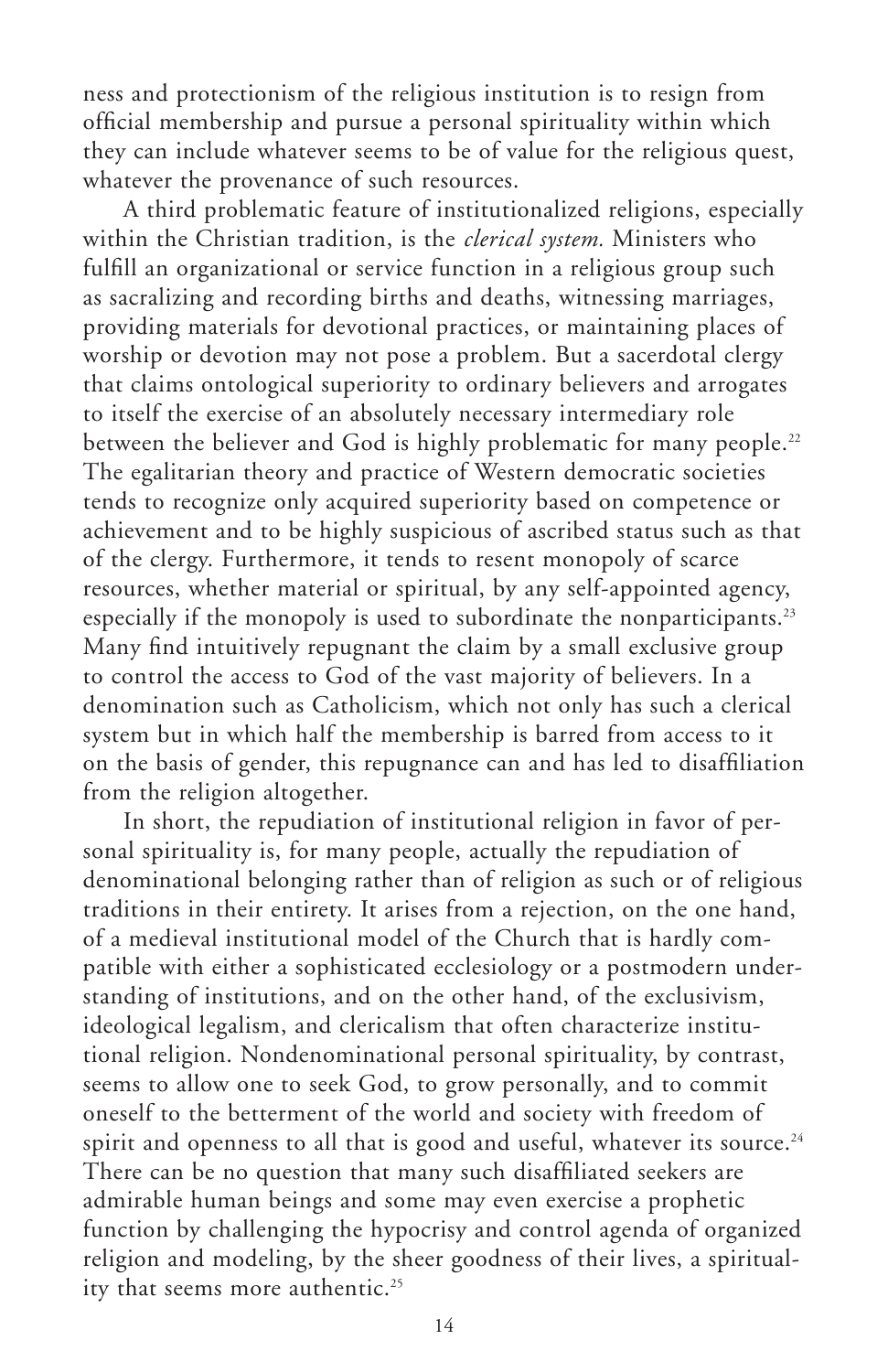#### **V. MAKING A CASE FOR THE PARTNERSHIP OF RELIGION AND SPIRITUALITY**

Against the background of this acknowledgment that, at least for some people, a purely private and even idiosyncratic spirituality may work, I want to argue two points: first, that it is not an optimal formula for the spiritual life of individuals or for the good of society; second, that it evades the major challenge to unity that the Gospel addresses to us as human beings and as Christians at this particular juncture in world history.

#### **A. Religion as the Appropriate Context for Spirituality**

First, I would suggest that religion is the optimal context for spirituality. The great religious traditions of the world are much more adequate matrices for spiritual development and practice than personally constructed amalgams of beliefs and practices. In reality, such constructed spiritualities are private religions and, while this construction might seem like a creative form of postmodern bricolage, it is often quite naïve about how we humans function, individually and corporately.

I have already pointed out some of the shortcomings of nonaffiiated spirituality for the individual. First, lacking roots in a tested wisdom tradition or community of criticism, such spiritualities are not only prone to remaking all the mistakes of the past but also, more seriously, to extremism and fanaticism. And those who lack the personal intensity to become extremists are likely to drift into spiritual lethargy in the absence of a community of support and encouragement. Community, although never perfect, is the nearly indispensable context for a wise and sustained spirituality. Spirituality that lacks roots in a tradition, although it may relate a person sporadically to a variety of like-minded seekers, lacks the ongoing support and appropriate challenge that a stable community of faith provides.

Second, personal spiritualities composed of a variety of intrinsically unrelated practices must draw on equally unrelated beliefs to sustain and guide the practice. Rigid dogmatism, especially the kind that was imposed on believers in pre-conciliar Catholicism, is rightly bemoaned but the consistency of a thoughtful and critical systematic theology is a crucial structural support for the faith and morality that are integral to any spirituality. For example, the belief that all humans are made in the image and likeness of God and redeemed by Christ grounds the moral imperative of absolute respect for others regardless of age, race, gender, or class. Conversely, a general benevolence based on the golden rule is unlikely to ground either costly respect for the enemy or the active commitment to social justice of theologically informed Christian faith.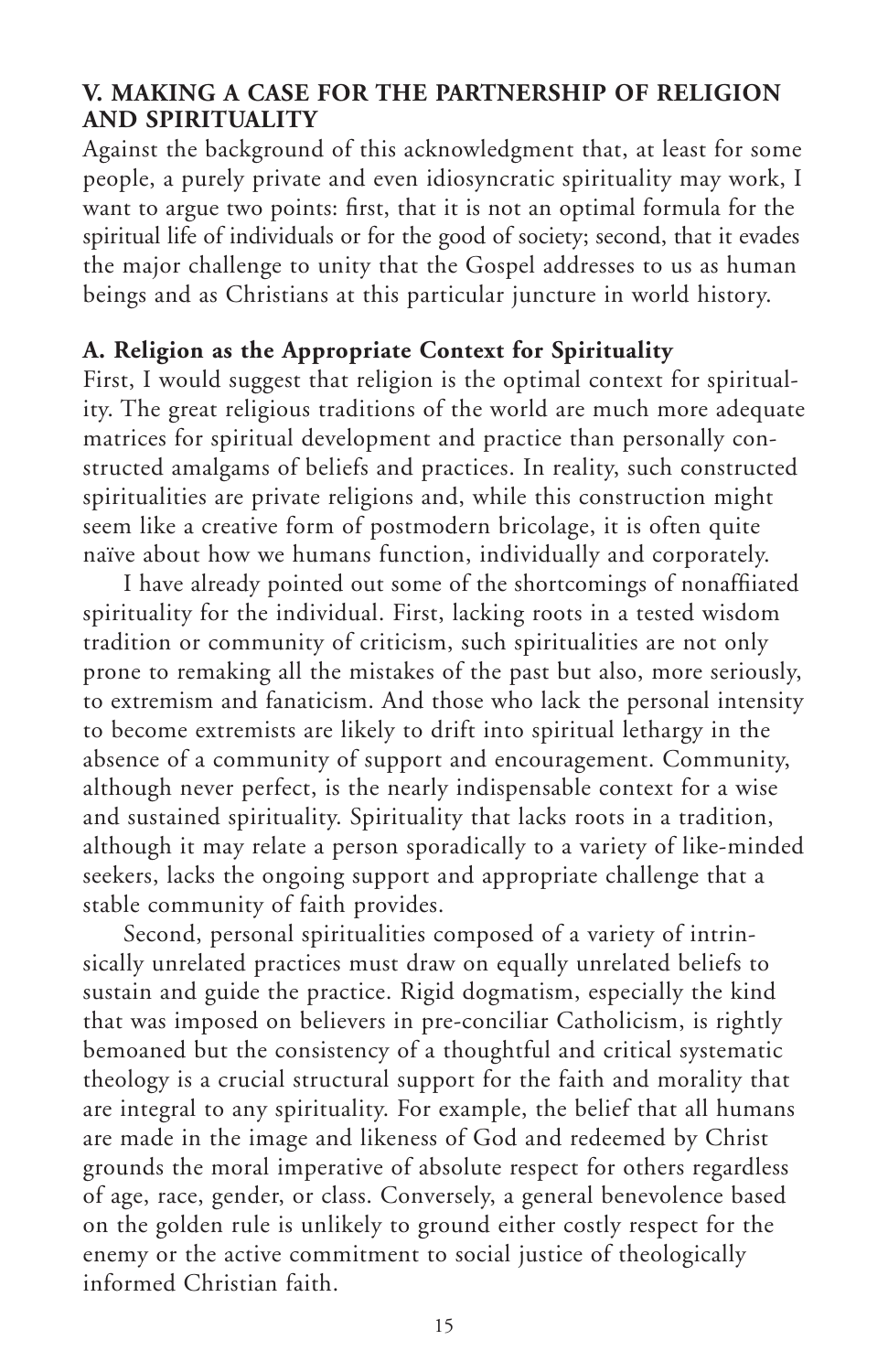My third, and most important, hesitation about the adequacy of disaffiliated spirituality is that, while it may respond well to someone's current felt needs, it has no past and no future. It is deprived of the riches of an organic tradition that has developed over centuries in confrontation with historical challenges of all kinds. And even if it facilitates some major spiritual intuitions by the individual, it is intrinsically incapable of contributing them to future generations except, in some extraordinary cases, by way of a written testimony.<sup>27</sup> By contrast, the participant in a religious tradition can both profit from and criticize all that has gone before and thus, at least potentially, can help hand on to successive generations a wiser, more compassionate approach to the universal human dilemmas and challenges. Privatized spirituality, like the "social cocooning" in lifestyle enclaves that sociologists have identified as a major problem in contemporary American society,<sup>28</sup> is at least naïvely narcissistic. It implicitly defines spirituality as a private pursuit for personal gain, even if that gain is socially committed. Although the practitioner may be sincerely attempting to respond to a reality, e.g., God, who transcends herself or himself, she or he remains the sole arbiter of who God is and what God asks. The person accepts as authoritative no challenge to personal blindness or selfishness from sacred texts or community. There is certainly continuity, but there is also a real difference, between the personal openness to challenge that a sincere person but religiously unaffiliated person might try to maintain and the actual accountability that is required of the member of a community.

In summary, the argument I am making for religion as the most productive context for spirituality, for both the individual and the community, is that the quest for God is too complex and too important to be reduced to a private enterprise. It is, of course, crucial for all of us to remain ever vigilant in guarding the liberty of our conscience and the integrity of our practice against the deformations of institutional religion. But while sitting lightly to institution we need to immerse ourselves deeply in our religious tradition and the community called church, which embodies and carries that tradition. Only from within that community can we avail ourselves of its riches and promote not only the integrity of the institution but also the fecundity of the tradition itself.

#### **B. Religious Commitment as the Instrument of Unity**

As John Paul II, the Bishop of Rome, has said on a number of occasions *á propos* of millennial observances, unity is a deep desire of the heart of God and the ultimate vocation of the human race.<sup>29</sup> The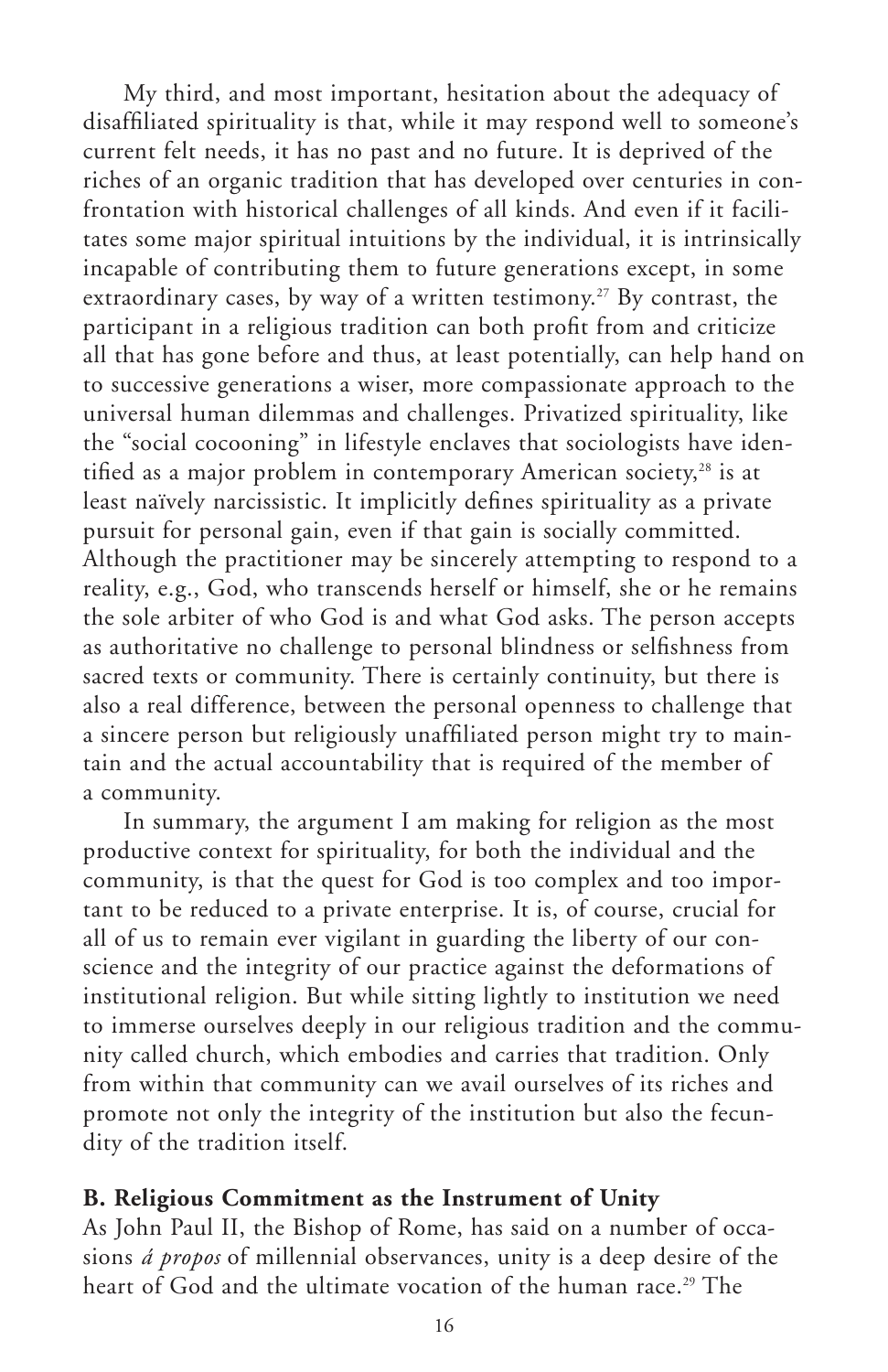creation story in Genesis, while it tells us nothing scientific about the origin of humanity, forcefully expresses the theological truth that God created humanity as one family. That family was split apart by sin but Jesus' deepest desire, for which he gave his life, is that "all may be one" as he and God are one (John 17:20–21). Ironically, and tragically, one of the most powerful sources of division among humans is religion itself, but in our day historical forces of all kinds are inviting us, challenging us, urging us to overcome religious division.

Globalization itself is involving us with our sisters and brothers of every nation and ethnic group on earth. We know more about other religions than any previous generation. Vatican II opened the windows of the Church, not only toward other Christian denominations and our Jewish and Islamic fellow monotheists, but even tentatively suggested that we reach out across the divide between ourselves and the other great world religions. But these positive forces toward religious unity are counteracted by economic greed and political imperialism, by ancient and recent ethnic hatreds, by fundamentalist extremism and social intolerance, and even by ecclesiastical control agendas.

The path to reconciliation among religions is one we have so recently begun to walk that we have no adequate theological foundation upon which to proceed. Theologians of religion are struggling with such issues as how to reconcile Christianity's absolute and exclusive claims for Jesus Christ as savior of the world with the undeniable salvific efficacy of religious traditions that predate Christianity by millennia and had never heard of Jesus until at least the 16th century. And the very institutional authority that launched Catholicism into the inter-religious enterprise has brought under suspicion the best theologians working on these problems and issued warnings against the types of inter-religious practice that could open Catholics to the riches of other traditions.<sup>31</sup> Nevertheless, the last half of the 20th century was marked by extraordinary efforts at inter-religious encounter led by such remarkable individuals as Thomas Merton, Raimundo Panikkar, Enomiya Lasalle, Bede Griffiths, Pascaline Coff, and others. However rocky the road ahead, the movement toward reconciliation among the world's religions must and will go forward.

One of the clear lessons these pioneers have taught us relates directly to our topic, namely, that fruitful inter-religious dialogue is unlikely to take place, at least at the beginning, at the level of abstract doctrinal exchange but only in the arena of shared practice and reflection on common or analogous religious experience, in other words, in the sphere of spirituality. However, the most serious participants in these shared experiences have consistently insisted that only a person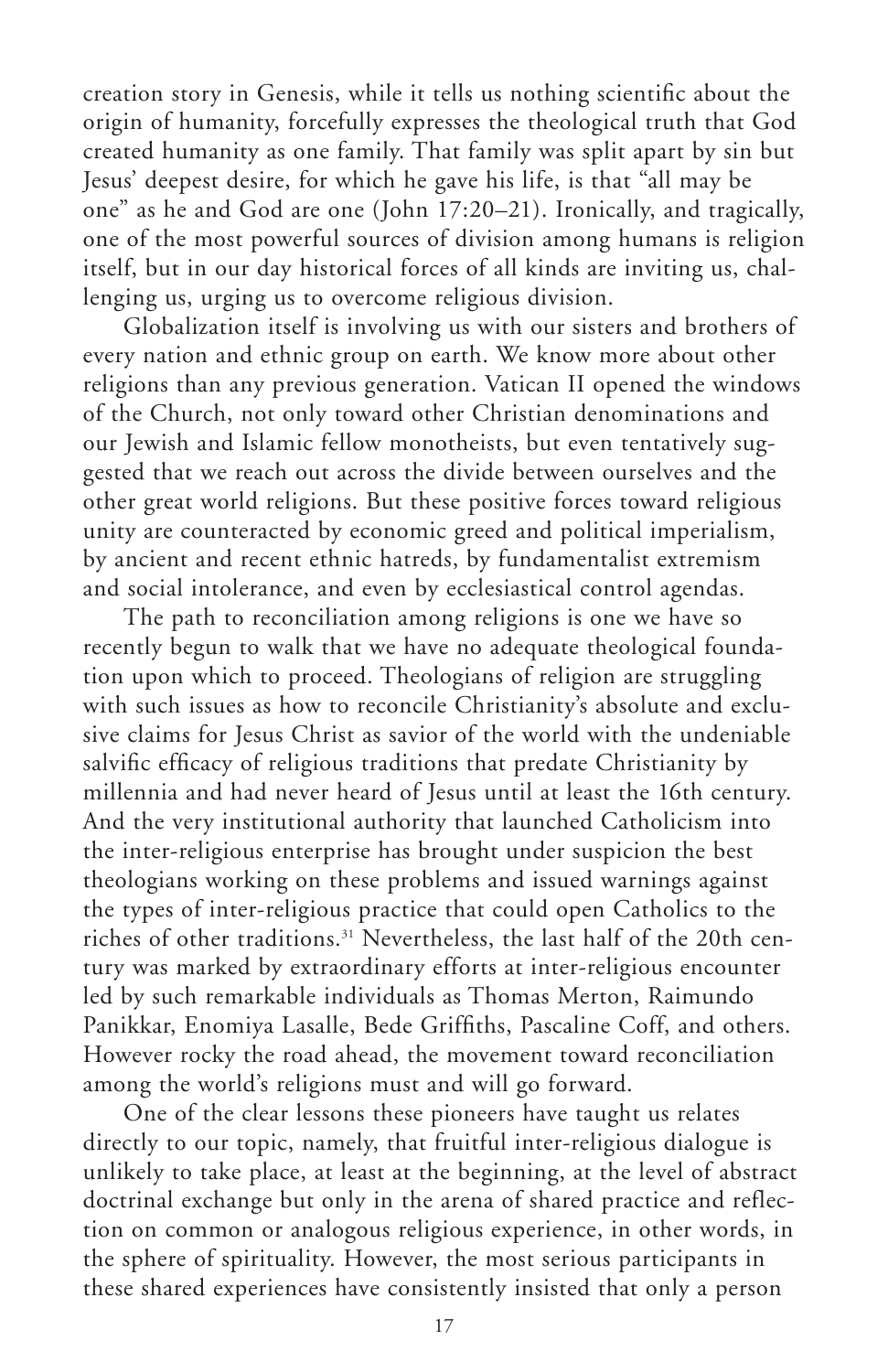deeply immersed in and faithful to her or his own tradition can make a real contribution to this dialogue. Inter-religious dialogue is not promoted by the well-meaning civility of vague nondenominationalism or some attempt at a least common denominator faith or a rootless practice composed of unrelated elements from a variety of traditions. The serious participants in inter-religious dialogue insist upon the difference between shallow syncretism and a gradually emerging organic synthesis, between ungrounded relativism and generous inclusivity, between non-normative eclecticism and thoughtful integration. They know the difference between interior enrichment by the other and extrinsicist accumulation of the exotic. To embody these distinctions in actual practice and illuminate them by theoretical discourse that is fully accountable to each tradition, genuinely open to the other, and committed to a pluralistic unity which we cannot yet imagine, much less describe in detail, is an enormously difficult undertaking. But those with experience in this arena, those persons in different traditions who are recognized as holy within and outside their own communities such as Bede Griffiths, the Dalai Lama, Gandhi, Lao Tzu, Abraham Heschel, and Black Elk, make it quite clear that only those fully committed to their own tradition can both offer its riches to others in a nonimperialistic and credible way and be flexible enough to seriously entertain the challenging gift of the other.

Paul Lakeland, in his very enlightening work on postmodernism, makes an important suggestion about how a Christian believer might reconcile the total claim of her or his faith with the openness to other faiths that is necessary for movement toward unity through honest dialogue. He says that we must enter the arena of dialogue with our own faith tradition behind rather than in front of us.32 In other words, we do not advance as onto a field of battle with our tradition as shield against heresy or paganism or, worse yet, as a sword with which to vanquish the other. Nor, however, do we check our faith tradition at the door of the conference room and enter as a religious *tabula rasa.* Rather, we enter undefended, securely rooted in our Christian faith tradition that we have internalized through study and practice as our own living spirituality, knowing that our truth can never be ultimately threatened by the truth of the other. What will surely be threatened and must eventually be surrendered are the nonessentials we have absolutized. Beyond that, much that we had never encountered or that we had ruled out *a priori* because we thought we understood it will probably be added to our picture of reality.

Although it would require another essay to develop this point, it is worth mentioning here that Christianity, despite all the disgraceful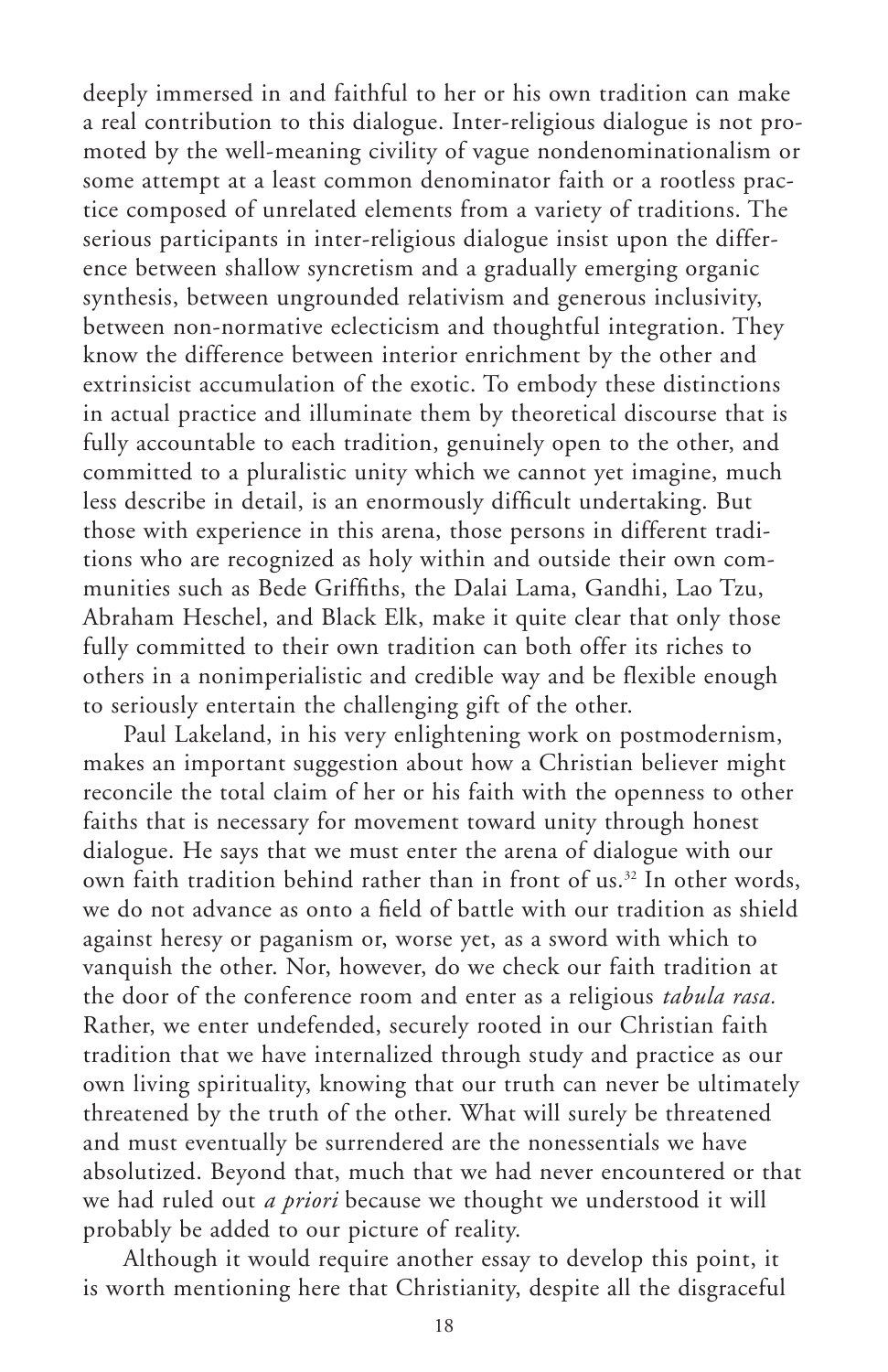lapses in its 2,000-year history, has faithfully carried a unique and crucial religious and spiritual insight that, in my opinion, is desperately needed as an ingredient in any unity we humans can achieve. The incarnation of God in Jesus and the sacramentalism it grounds are at the heart of Christian faith. Herein lies the amazing revelation that divinity is available to us in and through humanity, not by flight from the coordinates of nature, materiality, and history. But as we have cherished this insight for all humanity we have made less progress than our Eastern counterparts in appreciating, intellectually or experientially, divinity's absolute transcendence of all human categories, even being, or primal peoples' sense of the sacredness of the natural cosmos. In other words, we have something to offer and something to receive and that is the basis of the ultimate form of human relationship, friendship. Such friendship is based on God's relationship with us in Jesus: "I no longer call you servants, but I have called you friends." Amazingly, as the Christmas liturgy proclaims, only by accepting from us, in Jesus, the gift of humanity could God offer us, in Christ, the gift of divinity. This is the model of inter-religious exchange in which everyone gains but no one remains unchanged.

#### **VI. CONCLUSION**

By way of summary and conclusion, I have tried to describe the religionspirituality problematic as it presents itself in the cultural context of 21st-century America, analyze spirituality and religion separately, and suggest that they should be related not as strangers or rivals but as partners. Such a relationship, analogous perhaps to the relationship of spirit to body in the one person, is based on a recognition that religion that is uninformed by lived spirituality is dead and often deadly, while spirituality that lacks the structural and functional resources of institutionalized religious tradition is rootless and often fruitless for both the individual and society. Recognizing that the contemporary conflict between spirituality and religion is fueled by the dynamics of postmodernity and ideology criticism and that there is considerable validity in the critique of institutional religion, I have nevertheless argued that religion as tradition is the most appropriate context for the development of a healthy spirituality that is both personally and societally fruitful and that only the rootedness of religious commitment in tradition can equip us for the kind of inter-religious participation that will further the unity of the human family. The conflict between religion and spirituality arises primarily when religious tradition is reduced to and equated with its institutionalization so that the failures of the latter seem to invalidate the former. What we may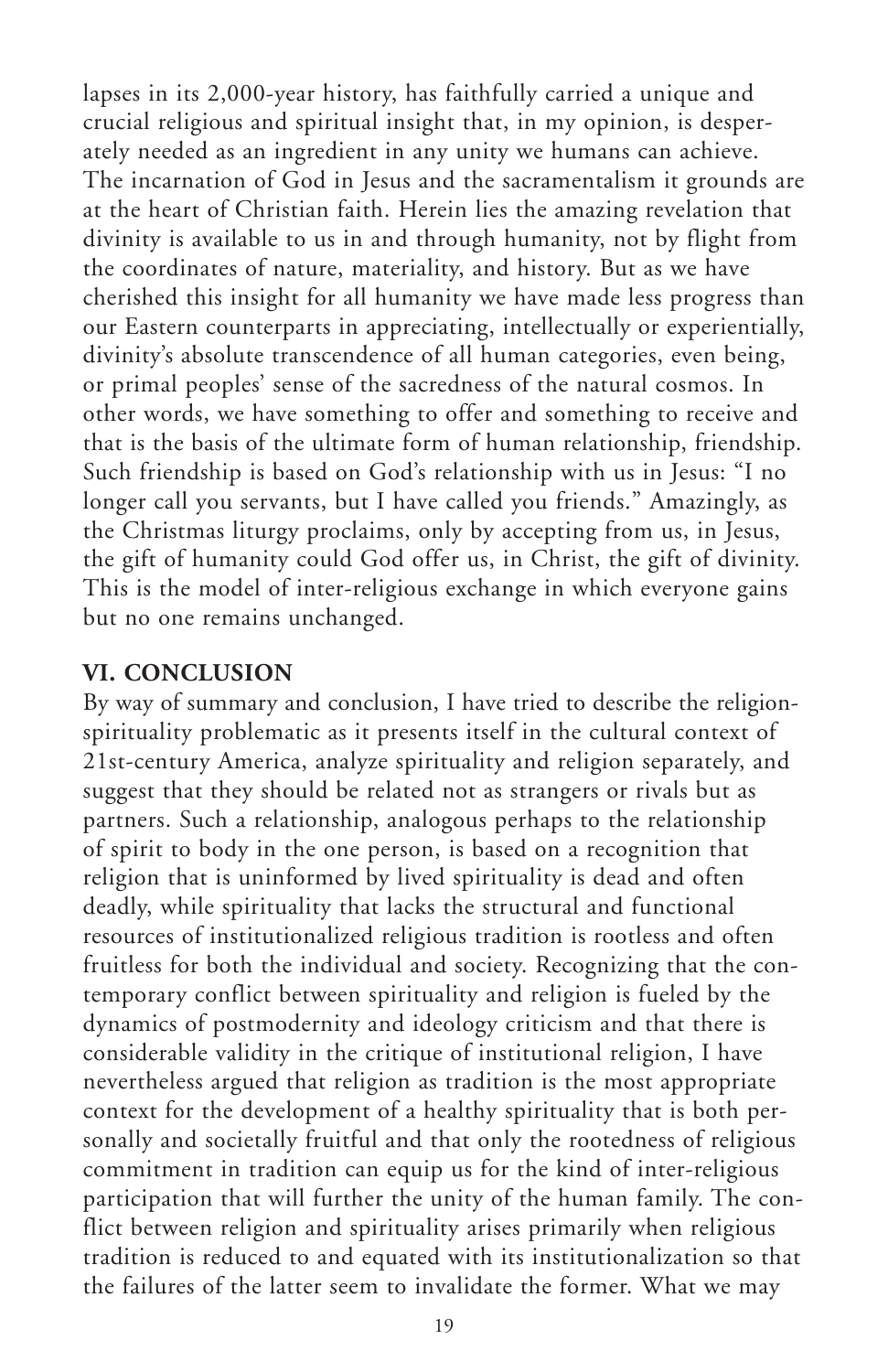be learning from the struggles of our time in this arena is how to sit lightly to institution even as we drink deeply of our tradition. The oft repeated claim of contemporary believers that we do not merely belong to the church but that we are church, well expresses this insight. Christianity, even Catholicism, is not the institution but the people of God. Institution plays an important role in carrying a tradition, but it does not own it or control it in any absolute way.

For those who follow Jesus, a faithful but dangerously critical Jew who was finally executed by the connivance of religious and political power elites, there is no guarantee against the distortions of religious tradition by institutional agencies, but the latter are finally powerless to undermine genuine spirituality. Like Jesus, whose religious horizons, first defined by his Jewish experience, were broadened by his encounter with a genuine and even superior faith outside Judaism (e.g., Matthew 16:21–28; Luke 17:18–19; esp. Matthew 8:10–13) but who continued to believe that salvation is from the Jews (cf. John 4:22), we cannot close our minds or hearts to the truth that comes to us from outside our own tradition nor can we afford to repudiate our own tradition that mediates salvation to us. Like Jesus, however, who encountered God in the tradition of Israel whose psalms were on his lips as he died, we finally commend our lives not to institutions but only into the hands of God.

Sandra M. Schneiders, IHM Jesuit School of Theology/ Graduate Theological Union Berkeley, California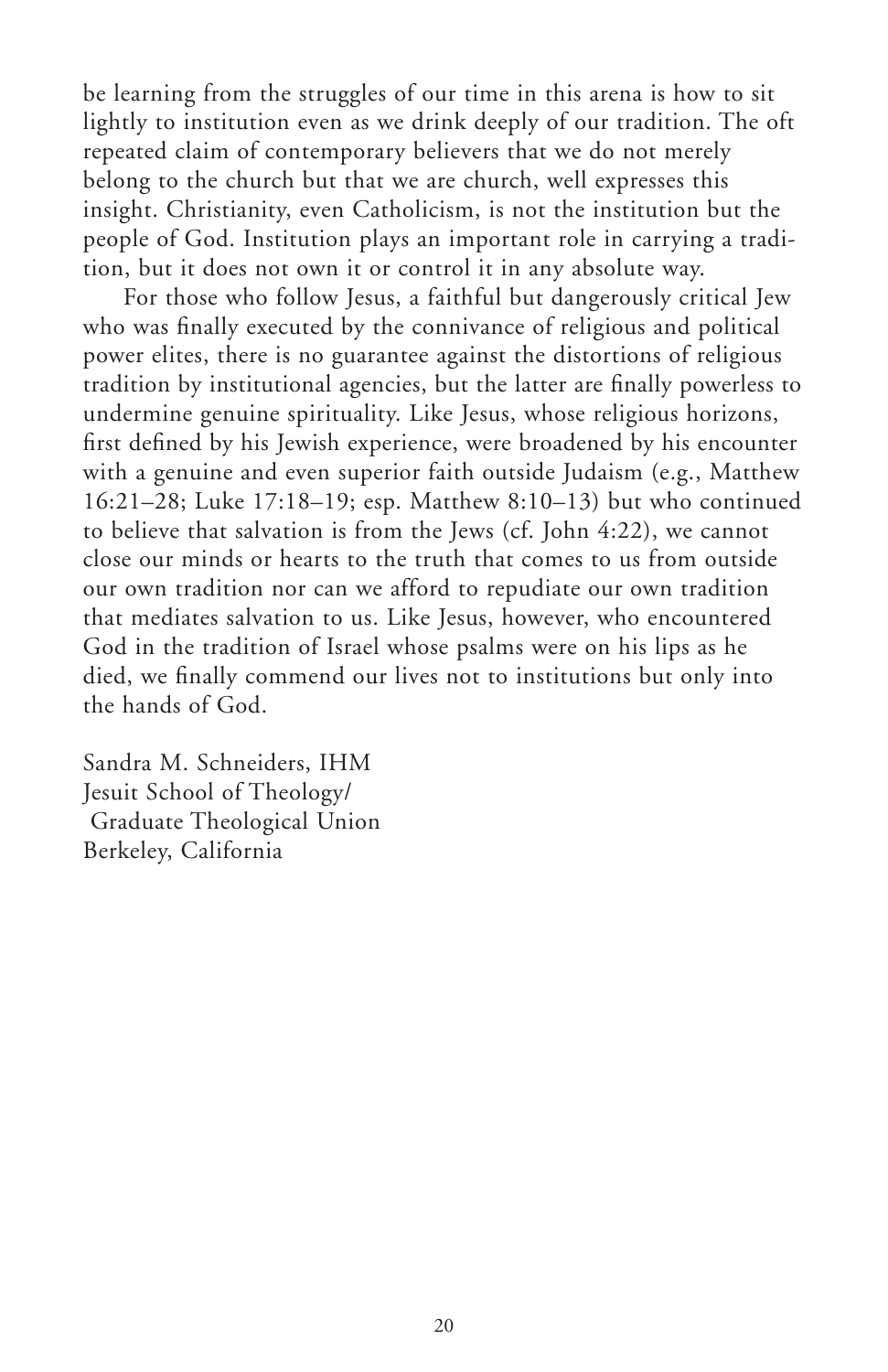#### **Endnotes**

1. See Trends Table 2 (U.S. membership changes by denomination) in *Yearbook of American and Canadian Churches 1999,* 67th ed., edited by Eileen W. Lindner, prepared and edited for the National Council of the Churches of Christ in the U.S.A. (Nashville: Abingdon, 1999), 11.

2. The 1999 third national survey of American Roman Catholics was summarized by the members of the research team who conducted it, William V. D'Antonio, Dean R. Hoge, James D. Davidson, and Katherine Meyer in *National Catholic Reporter* 36 (October 29, 1999): 11–20. The poll is particularly significant because it follows, and thus allows comparisons with, the two previous surveys: the 1987 survey published as *American Catholic Laity in a Changing Church* (St. Louis, Mo.: Sheed and Ward, 1989) and the 1993 survey published as *Laity, American and Catholic: Transforming the Church* (St. Louis, Mo.: Sheed and Ward, 1996). The *NCR* captioned the issue "American Catholics: Attachment to core beliefs endures, link to institution weakens, NCR-Gallup survey reveals."

3. In 1995, 69 percent of those responding to a Gallup poll said they were members of a church or synagogue, the same percentage as in 1980. However, in 1995, 57 percent of those polled said they believed the influence of religion as a whole on American life was decreasing, compared to 39 percent in 1985 (George H. Gallup, Jr., *Religion in America 1996* [Princeton, N.J.: Princeton Religion Research Center, 1996], 41, 54–55). Interestingly, in a 1999 Gallup ethics poll, clergy were ranked sixth in the top 10 among professions considered "most honest" by the U.S. population (reported in *Emerging Trends* 21 [December 1999]: 3).

4. Examples of the range of writing considered "spiritual" is the new series "Best Spiritual Writing," edited by Philip Zaleski, which includes *The Best Spiritual Writing 1998,* introduction by Patricia Hampl (San Francisco: HarperSanFrancisco, 1998) and *The Best Spiritual Writing 1999,* introduction by Kathleen Norris (San Francisco: HarperSanFrancisco, 1999).

5. Diarmuid ÓMurchú, in *Reclaiming Spirituality: A New Spiritual Framework for Today's World* (New York: Crossroad, 1998), describes the conflict in the first two chapters. Although I have serious reservations about his analysis and conclusions, his description is vivid and helpful.

6. Testimony to this phenomenon is the increasing momentum of the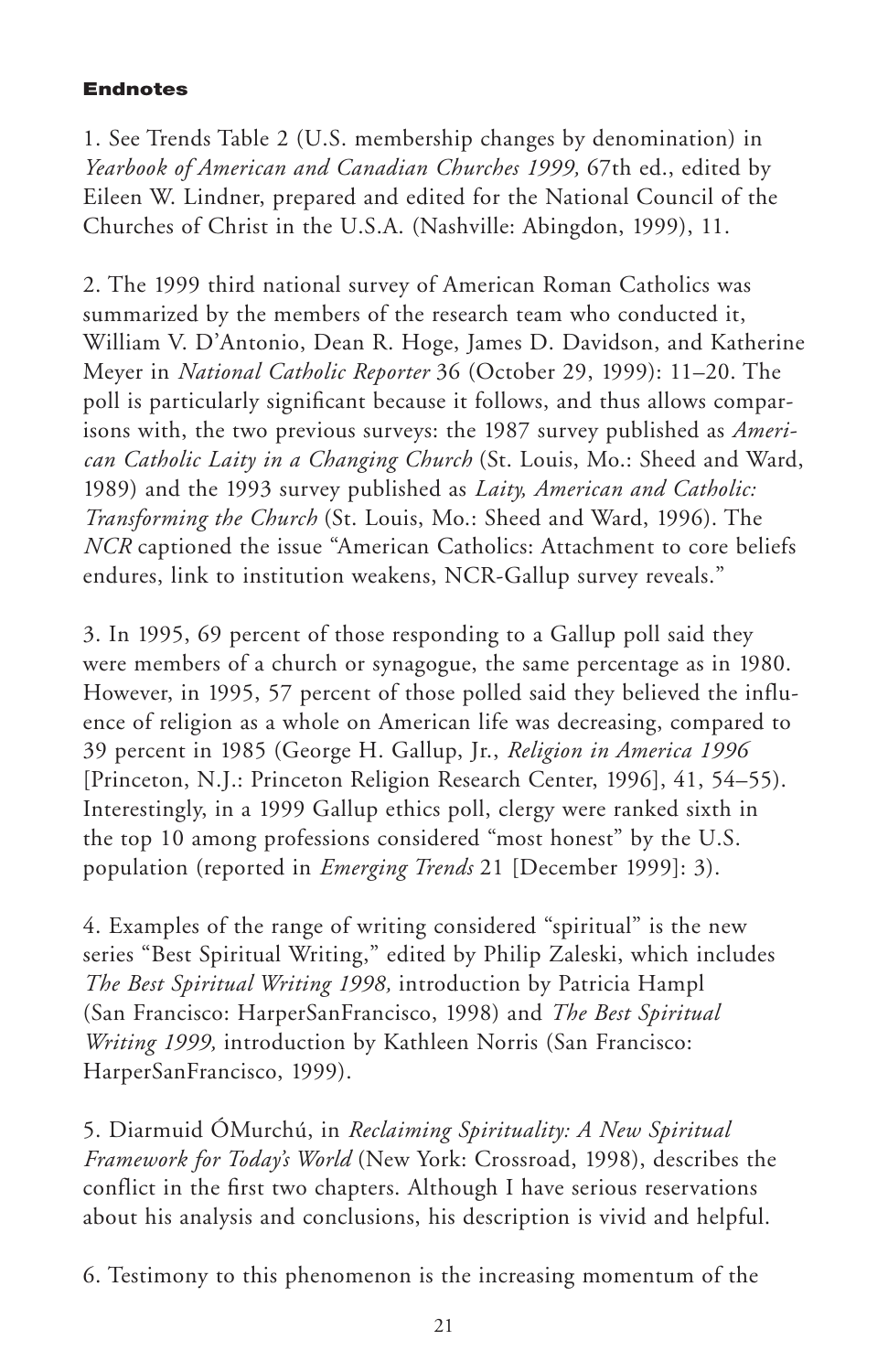movement of the World's Parliament of Religion. The first occurred in Chicago in 1893; the second 100 years later in 1993 (also in Chicago); the third six years later in 1999 in Capetown, South Africa, and plans call for regular meetings in the future. Information on the Parliament of the World's Religions (as it is now called) can be obtained from the Web site www.cpwr.org.

7. An excellent example of such encounter in practice is chronicled in *The Gethsemani Encounter: A Dialogue on the Spiritual Life by Buddhist and Christian Monastics,* edited by Donald W. Mitchell and James A. Wiseman (New York: Continuum, 1998).

8. The journey of Bede Griffiths from Protestantism to Catholicism, into religious life as a Benedictine, and finally to the Camaldolese and from his very bourgeois English Christian background to immersion in Hinduism is a striking contemporary example. It is recounted by Shirley du Boulay in a fine work, *Beyond the Darkness: A Biography of Bede Griffiths* (New York: Doubleday, 1998).

More familiar to many is the story of Thomas Merton who, over a lifetime in the Cistercians, moved from a censorious and narrow-minded arrogance toward not only non-Catholics but even nonmonastics to a humble and intense involvement in the study of Eastern spiritual traditions, especially Buddhism and Taoism, and died at an inter-faith meeting in Bangkok. The story of that final journey is available in *The Asian Journal of Thomas Merton,* edited from his original notebooks by Naomi Burton, Patrick Hart, and James Laughlin (New York: New Directions, 1973).

9. The fear among some members of the Catholic hierarchy about both feminist spirituality and Eastern spiritualities seems to be evoked by the freedom from clerical control that both manifest.

10. Peter Van Ness, "Introduction: Spirituality and the Secular Quest," in *Spirituality and the Secular Quest,* World Spirituality: An Encyclopedic History of the Religious Quest, vol. 22, edited by Peter Van Ness (New York: Crossroad, 1996), 5.

11. I proposed a slightly different version of this definition in "The Study of Christian Spirituality: The Contours and Dynamics of a Discipline," *Christian Spirituality Bulletin* 1 (Spring 1998): 1, 3–12.

12. Lucy Tinsely, *The French Expression for Spirituality and Devotion: A Semantic Study,* Studies in Romance Languages and Literatures 47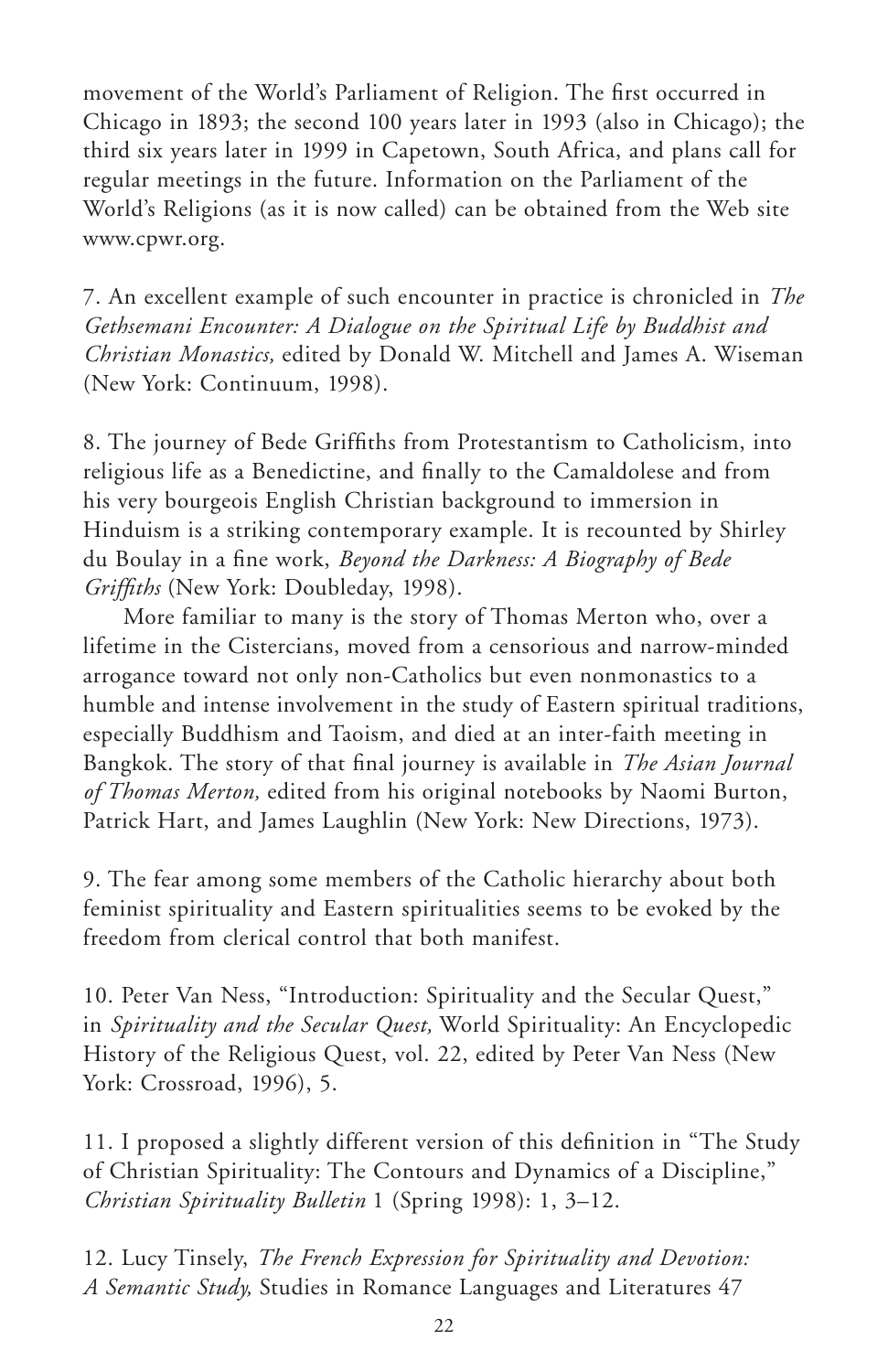(Washington, D.C.: Catholic University of America, 1953) was augmented by Jean Leclercq in his article, "'Spiritualitas'," *Studi Medievali* 3 (1963): 279–96, which he wrote in response to the study by Italian historian Gustavo Vinay, "'Spiritualitá': Invito a una discussione," Studi Medievali 2 (1961): 705–709. Leclercq's study, in turn, has been summarized and augmented by Walter H. Principe in "Toward Defining Spirituality," *Studies in Religion/Sciences Religieuses* 12 (1983): 127–41.

13. This phenomenon is partly due to the decision by the general editor, Ewert Cousins, of the Crossroad Series, *World Spirituality,* to include in the series volumes on archaic spiritualities of Asia and Europe, ancient Near Eastern spirituality, and classical Mediterranean spirituality. These inclusions were justified by the working hypothesis of the series about the nature of spirituality as the actualization of "that inner dimension of the person called by certain traditions 'the spirit'" (Preface to the series).

14. Thirty-nine members of the Heaven's Gate cult committed suicide at a Southern California mansion in March 1997, in the belief that a spaceship following the Hale-Bopp comet would take them to a galactic paradise.

15. For a good example of the overlapping and interaction of spiritualities, both religious and nonreligious, in a kind of contemporary synthesis, see Patricia M. Mische, "Toward a Global Spirituality," *The Whole Earth Papers,* no. 16 (New York: Global Education Associates, 1982). Although herself a Christian, Mische is proposing a kind of spirituality that could be affirmed and practiced from within a number of religious traditions and even by those who might be unwilling to admit any explicitly religious motivation but are convinced of the sacredness of cosmic reality and the vocation of all to the human quest.

16. I find most cogent the definition offered by Clifford Geertz in *The Interpretation of Cultures: Selected Essays* (New York: Basic, 1973), 90–91, which says, "a religion is: (1) a system of symbols which acts to (2) establish powerful, pervasive, and long-lasting moods and motivations in men [sic] by (3) formulating conceptions of a general order of existence and (4) clothing these conceptions with such an aura of factuality that (5) the moods and motivations seem uniquely realistic."

17. One of reasons the civil rights movement had the leverage it did was because of its rootedness in the black church. The same can be said for the anti-apartheid movement in South Africa, which was theologically underwritten by the Kairos movement. The Kairos documents and related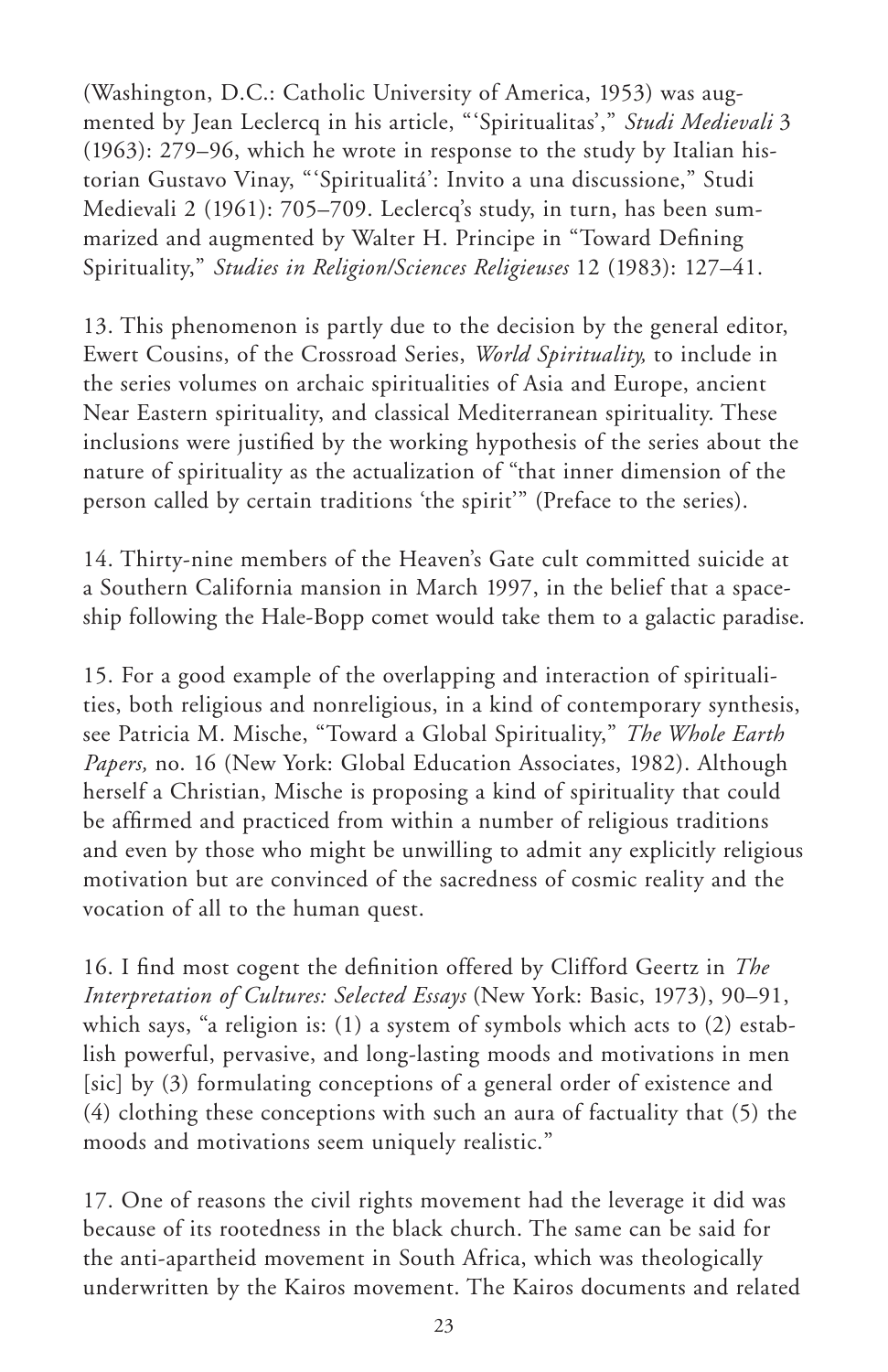materials are available in Robert McAfee Brown, ed., *Kairos: Three Prophetic Challenges to the Church* (Grand Rapids, Mich.: Wm. B. Eerdmans, 1990).

18. An excellent introduction to the sources and ethos of the postmodern sensibility is Paul Lakeland, *Postmodernity: Christian Identity in a Fragmented Age* (Minneapolis: Fortress, 1997).

19. The spread of Buddhism, first within Asia and then beyond, is a remarkable example of the inculturation of a culturally rooted tradition in new environments. An accessible account is available in Robert C. Lester, "Buddhism: The Path to Nirvana," in *Religious Traditions of the World,* edited by H. Byron Earhart (San Francisco: HarperSanFrancisco, 1993), 847–971.

20. There has been historically and continues to be to some extent an ethnic and even a quasi-national character to Judaism that has no real parallel in other religious traditions. However, since conversion to Judaism is possible, the biological, ethnic, and/or national features are not absolutes.

21. The recent warning about the writings of Anthony de Mello by the Congregation for the Doctrine of the Faith, "Notification on Positions of Father Anthony de Mello," with a cover letter by Cardinal Ratzinger seeking the banning of his books (available in *Origins* 28 (1998): 211–14), and the current investigation of the careful Gregorian University theologian of religions, Jacques Depuis, (especially of his treatise, *Toward a Christian Theology of Religious Pluralism* [Maryknoll, N.Y.: Orbis, 1997]) are examples of such concern.

22. Both Michel Foucault in *The History of Sexuality,* vol. 1, translated by Robert Hurley (New York: Pantheon, 1978) and Hannah Arendt in *The Human Condition* (Chicago: University of Chicago Press, 1958) exposed the link between control of divine forgiveness and control of society. More recently, A. W. Richard Sipe, in *Sex, Priest, and Power: Anatomy of a Crisis* (New York: Brunner/Mazel, 1995), 98–100, has discussed the same dynamic, recalling Friedrich Nietzsche's analysis and connecting the sexual scandals that have undermined the credibility of the clergy to the decline of sacramental confession through which such power to control access to divine forgiveness has traditionally been exercised.

23. Leonardo Boff, in *Church, Charism, and Power: Liberation Theology and the Institutional Church,* translated by John W. Diercksmeier (New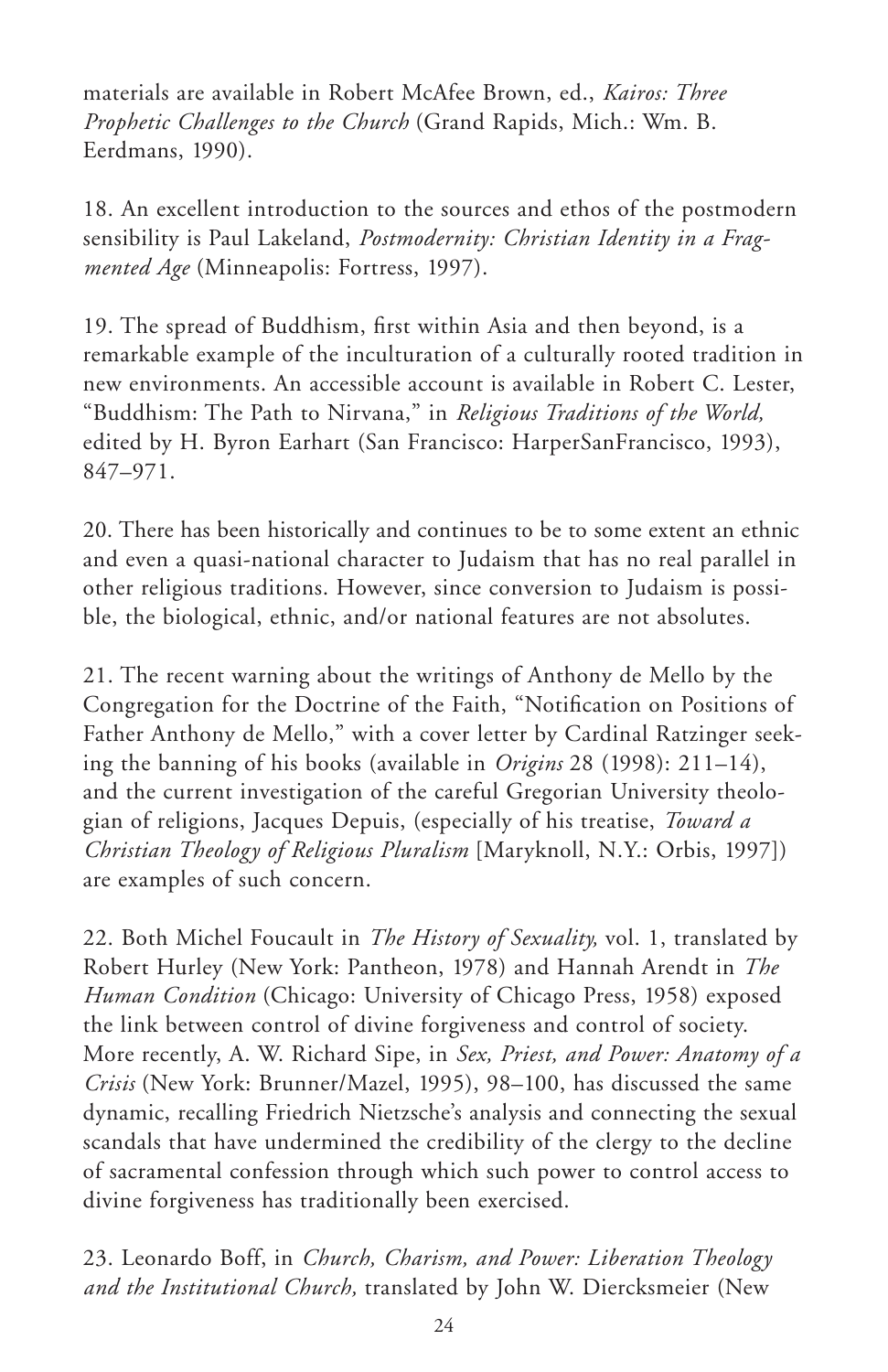York: Crossroad, 1985) applied the liberationist analysis of monopoly of material resources to what he called the monopoly of symbolic resources through the sacerdotal control of the sacramental system.

24. Philippians 4:8 seems to encourage such an open-minded approach to religious matters among Christians.

25. Two examples of this function, both ambiguous but striking, are the late theologian, Charles Davis, who not only resigned from the clergy but disaffiliated from the Roman Catholic Church shortly after Vatican II over the issue of papal power, and Mary Daly, the self-proclaimed post-Christian feminist philosopher-theologian who became convinced that the sexism of the Church is irremediable and salvation will have to come from a society of women.

26. Ronald Rolheiser in his well-received book on contemporary spirituality, *The Holy Longing: The Search for a Christian Spirituality* (New York: Doubleday, 1999), explores the importance and character of community as a dimension of authentic Christian spirituality in chapter 6, "A Spirituality of Ecclesiology," pp. 111-140.

27. Examples of such documents from spiritual pioneers are the writings of Simone Weil (see *Waiting for God* [New York: Harper & Row, 1973]), who actually espoused the Catholic Christian tradition but never accepted baptism because of her need to remain in solidarity with those outside the Church and of Etty Hillesum (see *An Interrupted Life: The Diaries of Etty Hillesum 1941–1943* [New York: Washington Square Press, 1983] and *Letters from Westerbork,* translated by Arnold J. Pomerans [London: Grafton, 1988]) who was culturally Jewish and died in Auschwitz because of her choice to remain in solidarity with her people but whose stunning religious faith and extraordinary spirituality were never embodied in institutional religious affiliation. Both of these women, however, were deeply and widely read in religion and philosophy, involved with spiritual guides who were mediators of the riches of tradition, and inheritors through their families and friends of traditional religious resources. Both practiced rigorously the traditional disciplines of prayer, fasting, and social commitment.

28. See Robert Bellah, et al., *Habits of the Heart: Individualism and Commitment in American Life* (Berkeley, Calif.: University of California Press, 1985), 71–75.

29. A particularly eloquent discussion of this topic, particularly in relation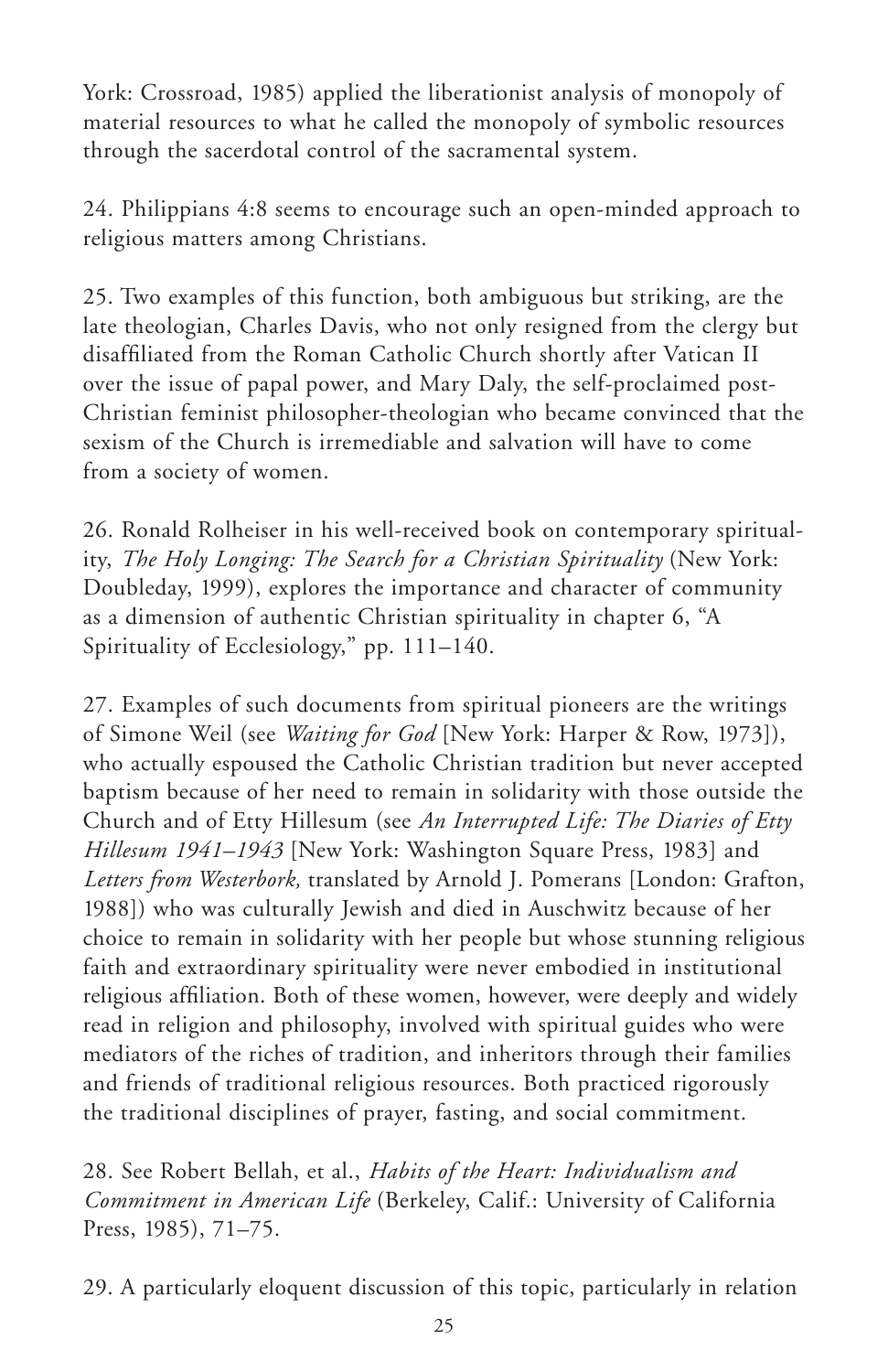to Christian ecumenism, is the encyclical *Ut Unum Sint,* available in English in *Origins* 25 (1995): 49–55.

30. The Catholic Theological Society of America devoted its 1993 annual convention to discussion of this topic. See *Proceedings of the Forty-Eighth Annual Convention* (Santa Clara, Calif.: CTSA, 1993).

31. "Letter to the Bishops of the Catholic Church on Some Aspects of Christian Meditation," issued by the Congregation for the Doctrine of the Faith, *Origins* 19 (1989): 492–98.

32. See Lakeland, *Postmodernism,* ch. 3, pp. 87–113.